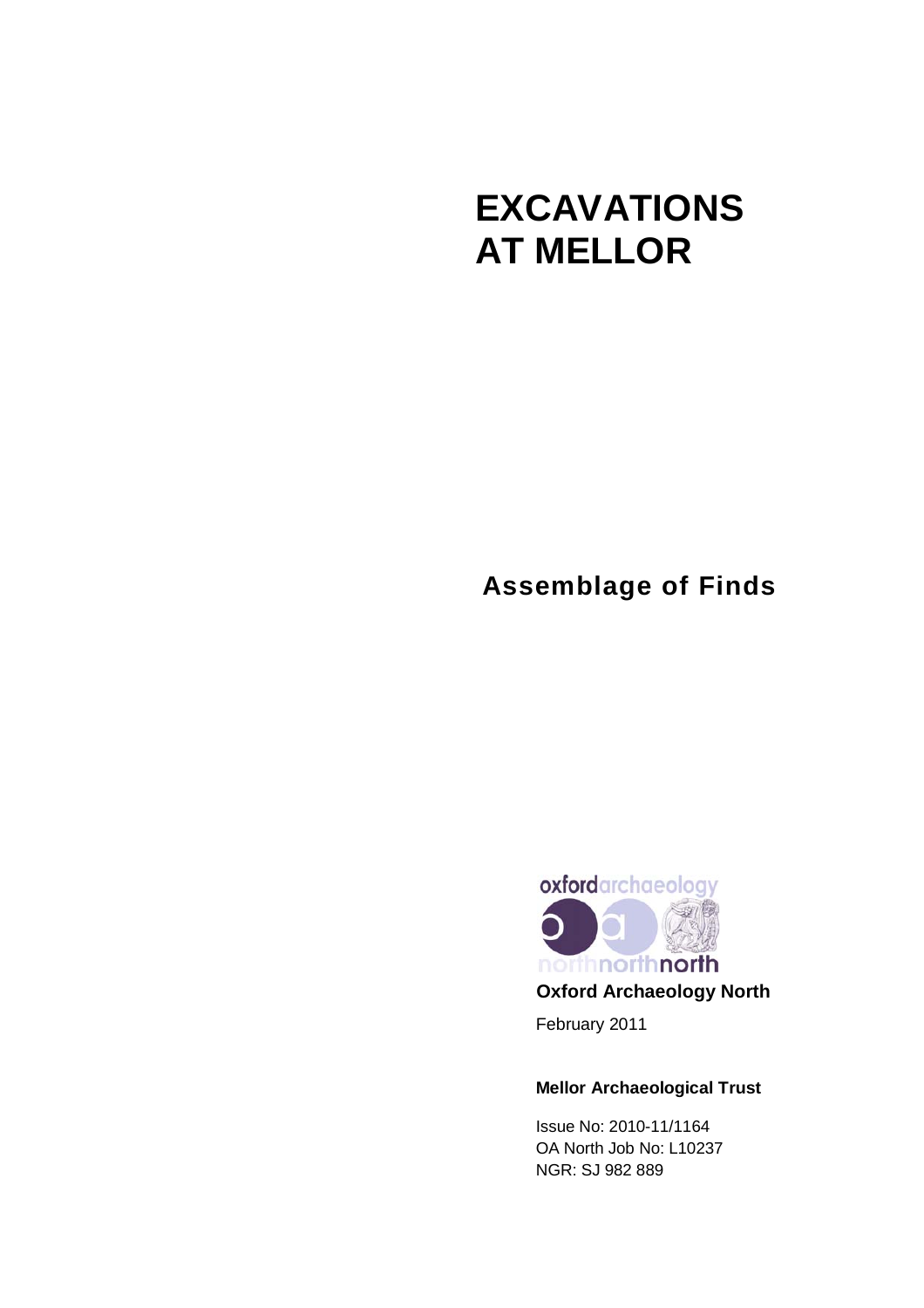| <b>Document Title:</b> |  |  |
|------------------------|--|--|
|                        |  |  |

#### **EXCAVATIONS AT MELLOR**

**Document Type: Assemblage of Finds** 

**Client Name:** 

Mellor Archaeological Trust

**Issue Number:** 2010-11/1164 **OA Job Number:** L10237 **National Grid Reference:** SJ 982 889

Prepared by: Position: Date:

Chris Howard-Davis Finds Manager December 2010

Checked by: Position: Date:

Murray Cook Signed... Post-excavtion Programme Manager February 2011

Approved by: Position: Date:

Signed Lu Neus Rachel Newman Senior Executive Officer, Research and Publications February 2011

#### **Oxford Archaeology North**

Mill 3, Moor Lane Mills Moor Lane Lancaster LA1 1GF t: (0044) 01524 541000 f: (0044) 01524 848606

© Oxford Archaeology Ltd (2011) Janus House Osney Mead Oxford OX2 0EA t: (0044) 01865 263800 f: (0044) 01865 793496

My Lok

w: www.oxfordarch.co.uk e: info@oxfordarch.co.uk

Oxford Archaeology Limited is a Registered Charity No: 285627

#### Disclaimer:

This document has been prepared for the titled project or named part thereof and should not be relied upon or used for any other project without an independent check being carried out as to its suitability and prior written authority of Oxford Archaeology being obtained. Oxford Archaeology accepts no responsibility or liability for the consequences of this document being used for a purpose other than the purposes for which it was commissioned. Any person/party using or relying on the document for such other purposes agrees, and will by such use or reliance be taken to confirm their agreement to indemnify Oxford Archaeology for all loss or damage resulting therefrom. Oxford Archaeology accepts no responsibility or liability for this document to any party other than the person/party by whom it was commissioned.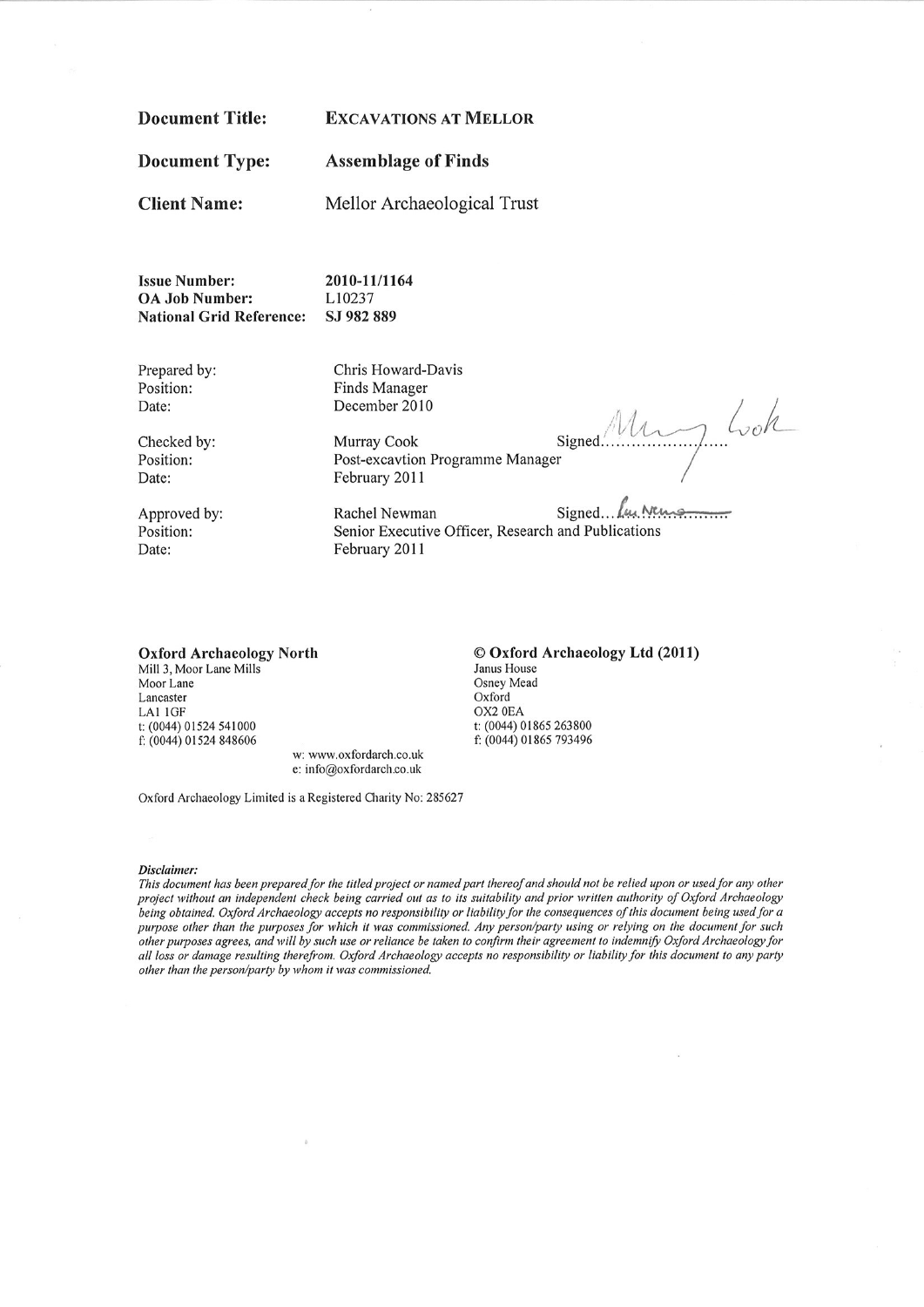## **MELLOR: FINDS**

| $\mathbf{1}$          |  |
|-----------------------|--|
| $\overline{2}$        |  |
| 3                     |  |
| $\boldsymbol{\Delta}$ |  |
| 5                     |  |
| 6                     |  |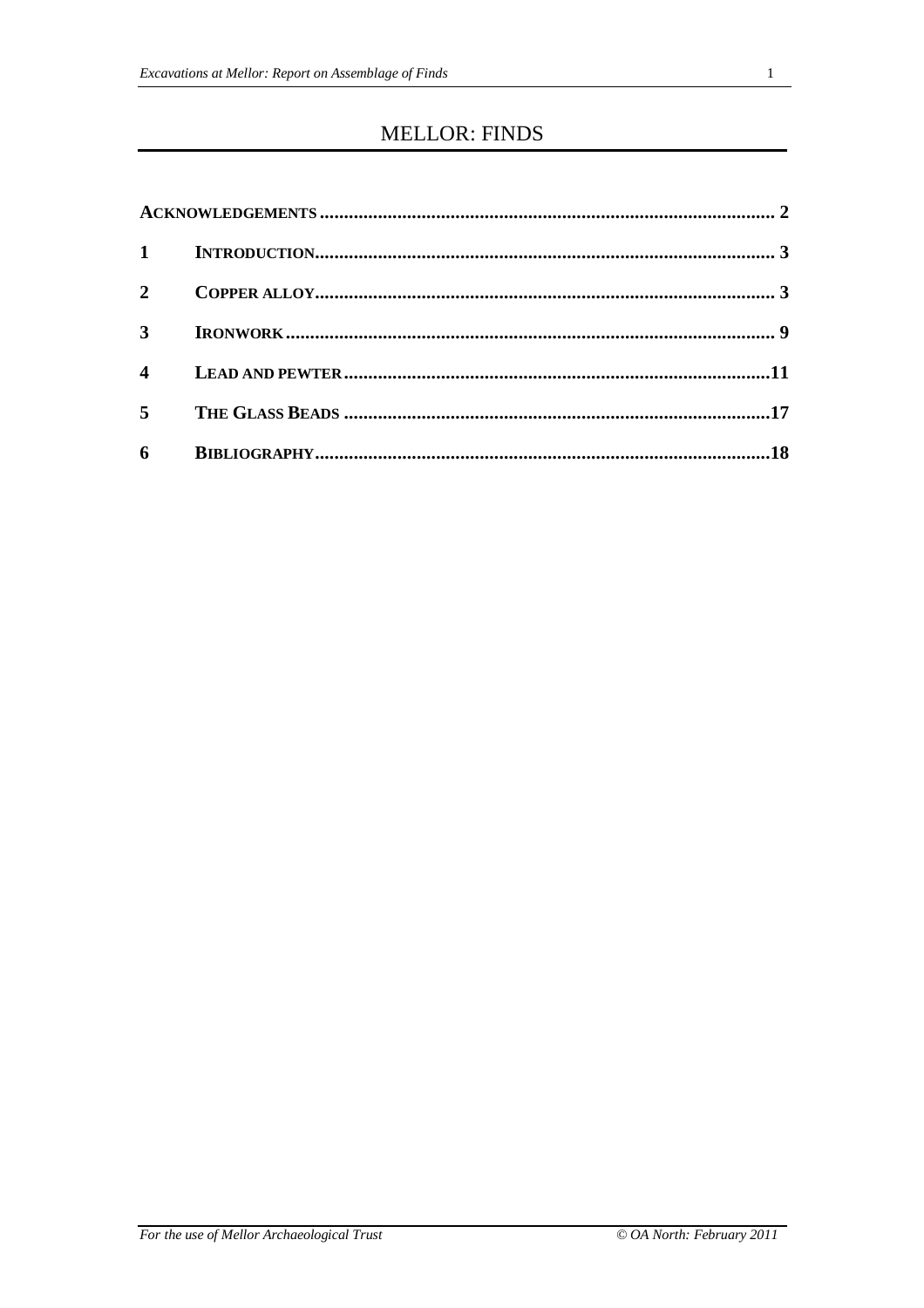Oxford Archaeology North is grateful to Mellor Archaeological Trust, and its representative (Trustee) John Hearle, for commissioning this project. The analysis was undertaken by Christine Howard-Davis, who is grateful to Peter Noble, and latterly John Roberts, for providing information about the site and other classes of finds recovered.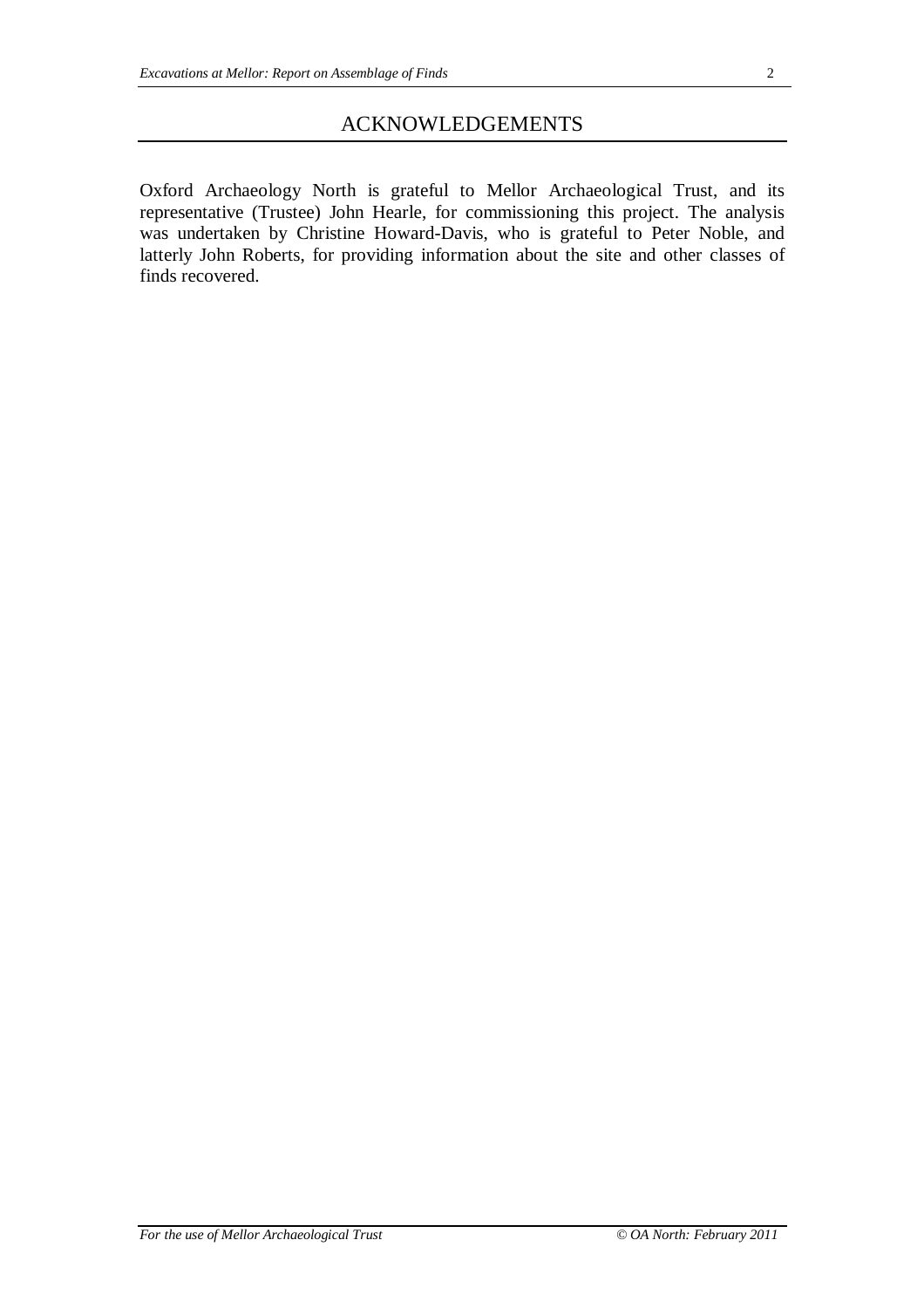## MELLOR: FINDS

#### **1 INTRODUCTION**

1.1 In 2010, Oxford Archaeology North was commissioned by Mellor Archaeological Trust to report on a limited range of finds, principally the metalwork, from a succession of excavations at or around the Old Vicarage, Mellor (SJ 982 889). These occurred in seasons, and included work from 2000 to 2009 (Site code OVM). The individual reports are presented below, all in broadly the same format. As many of the finds are effectively unstratified, each catalogue has been ordered by year of excavation, and where relevant, by trench, and context. Where mentioned in the text, catalogue numbers are italicised.

#### **2 COPPER ALLOY**

2.1 In all, 40 fragments of copper-alloy objects were examined. These vary considerably in their state of preservation, with the few identified as of Roman date being in very poor condition, whilst medieval and later material is generally in good condition. Most of the objects were unstratified, or were from highly disturbed topsoils, and thus there is little to be gained from a consideration of their stratigraphic position. It is clear that the copper-alloy objects were concentrated within two areas of excavation, namely Trenches 18 (excavated in 2003) and 70 (excavated in 2009), but there do not appear to be any particular trends in the material from these locations (Table 1).

| <b>Excavation season</b> | Site sub-division    | No objects     |
|--------------------------|----------------------|----------------|
| OVM (year unspecified)   | General unstratified | $\mathfrak{D}$ |
| OVM <sub>00</sub>        | General unstratified | $\overline{2}$ |
|                          | Trench 2             |                |
| OVM01                    | General unstratified | $\mathfrak{D}$ |
|                          | Trench 15            |                |
| OVM <sub>02</sub>        | General unstratified | $\mathfrak{D}$ |
|                          | Trench 1             |                |
| OVM <sub>03</sub>        | General unstratified | 5              |
|                          | Trench 7             |                |
|                          | Trench 18            | 9              |
| OVM04                    | General unstratified |                |
| OVM <sub>06</sub>        | General unstratified |                |
|                          | Trench 43            | 3              |
| OVM <sub>09</sub>        | Trench 70            | 9              |
| Total                    |                      | 40             |

*Table 1: Distribution of copper-alloy finds*

2.2 *Roman material:* a few fragmentary and highly corroded objects can be assigned a Roman date, two from Trench 18 (*24-25*), one from Trench 43 (*29*), and one from Trench 70 (*38*). Three are small fragments of brooches, all of which are too poorly preserved to be identified with confidence, although it is likely that two of them (*29, 38*) are from the bows of second-century knee brooches. The third fragment, obviously from the hinge of a bow brooch of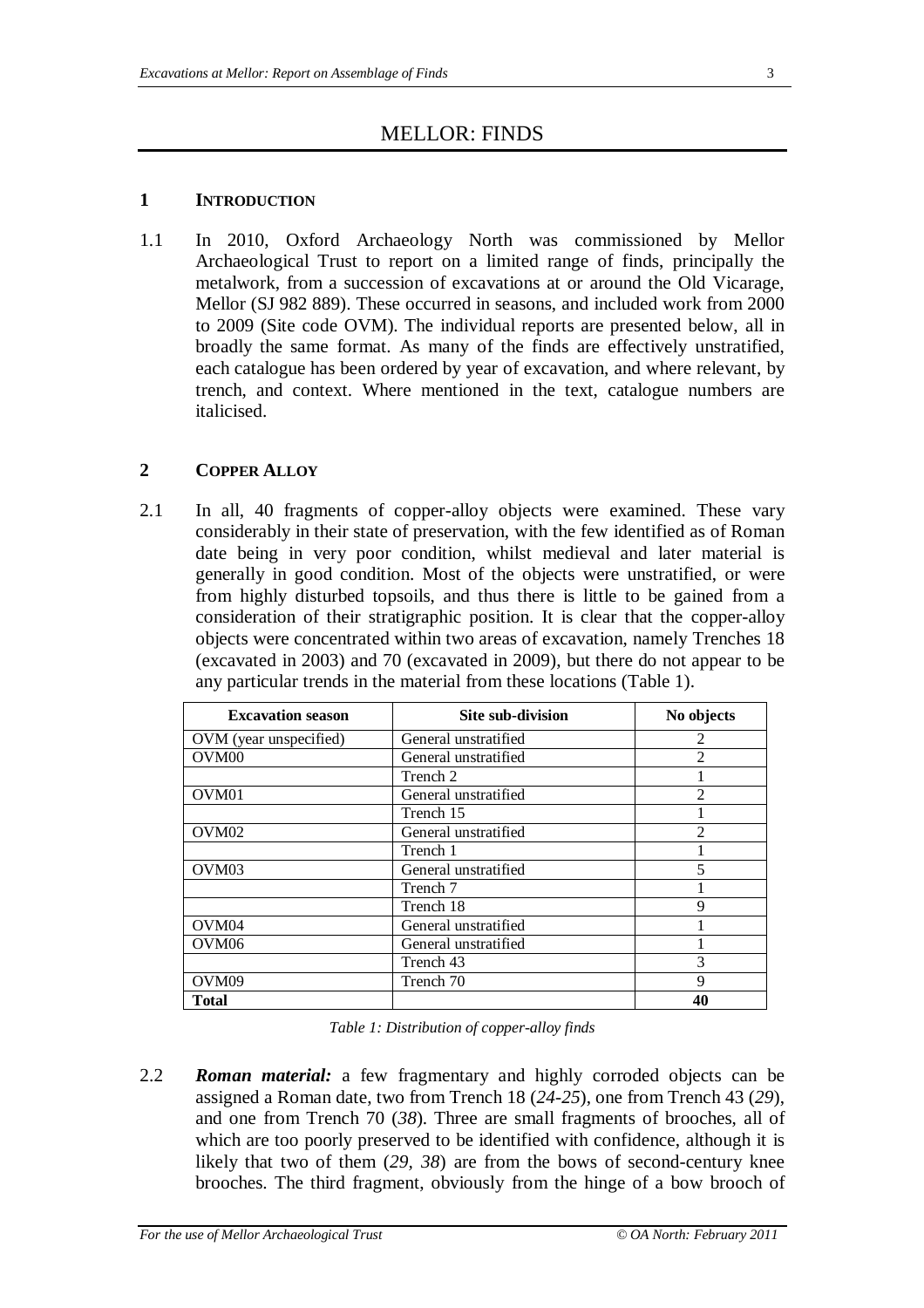some kind, possibly a trumpet brooch, cannot be more closely identified. The fourth object is a small, spherical-headed pin of a kind probably used in leatherwork, or to decorate wooden objects such as boxes. These are a common type, current throughout the Roman period, and have been found at numerous sites in the North West, for instance the cavalry fort at Ribchester, near Preston (Howard-Davis 2000, fig 63.162). A fifth object (*2*), in somewhat better condition, is an ornamental strap mount, similar to one recovered from the Roman fort at South Shields (Allason-Jones and Miket 1984, 3.837).

- 2.3 *Medieval and post-medieval material:* the medieval and post-medieval objects fall into three broad groups: personal items associated with dress (such as buttons and buckles); household objects; and items associated with horses and horse-harness. A relatively small, plain D-shaped buckle (*39*) cannot be dated with any precision, but is probably post-medieval in date. It is small enough to have served as a shoe-buckle, but its plain appearance suggests use elsewhere, perhaps in horse harness. There is, in addition, part of a small square, or rectangular, buckle (*8*) with a central bar (of iron); whilst clearly decorated, there is little to aid dating, but it is, again, probably post-medieval. Such buckles had a wide range of uses, including as knee and shoe buckles, although the latter were not particularly fashionable until the later seventeenth century (Egan 2005, 37). Two more fragments (*19, 27*) are probably from square or rectangular buckles, but neither is large enough for confident identification. A plain rectangular plate (*9*) could be a buckle plate, although, again, this remains a tentative identification.
- 2.4 In all, 11 buttons were examined (*1, 11, 14-15, 17, 22, 26, 32-35*), which ranged in date from the early post-medieval period to the twentieth century. The earliest is a small domed button, originally with a wire loop to the rear (*11*), which can be paralleled amongst material from late seventeenth-century London (Egan 2005, fig 32.198). Two large flat, round buttons, again with wire loops to the rear  $(1, 15)$ , are probably eighteenth century in date. Both are decorated, and there is a suggestion that one is gilded. Their large size might suggest that they served to fasten cloaks or other heavy over-garments. Other buttons from the site probably date to the nineteenth century, except for one, a small stamped-sheet button bearing a maker or retailer's name (*14*), which is probably from an early twentieth-century undergarment.
- 2.5 There is also a small copper-alloy brooch (*23*) in the form of a six-pointed star set with faceted paste gems, in imitation of diamonds. The use of paste gems appears to have begun in the late seventeenth century, and was widespread from the Georgian period onwards (Cumming 1991, 54). Such simple designs as this brooch, however, would have remained popular over a long period, and it is probably more recent. A dagger pommel (*6*) seems most likely to be medieval in date, but no parallels have been found.
- 2.6 The household objects form a disparate group. The cast foot of a cooking vessel, probably a tripod skillet (*28*), is likely to be medieval or early postmedieval in date, such vessels being produced in England from the thirteenth century onwards (Egan 1998, 158). Both of the keys in the group could be medieval in date, their size suggesting that both were chest or casket keys. The larger of the two (*7*) has a lozenge-shaped bow, which was relatively common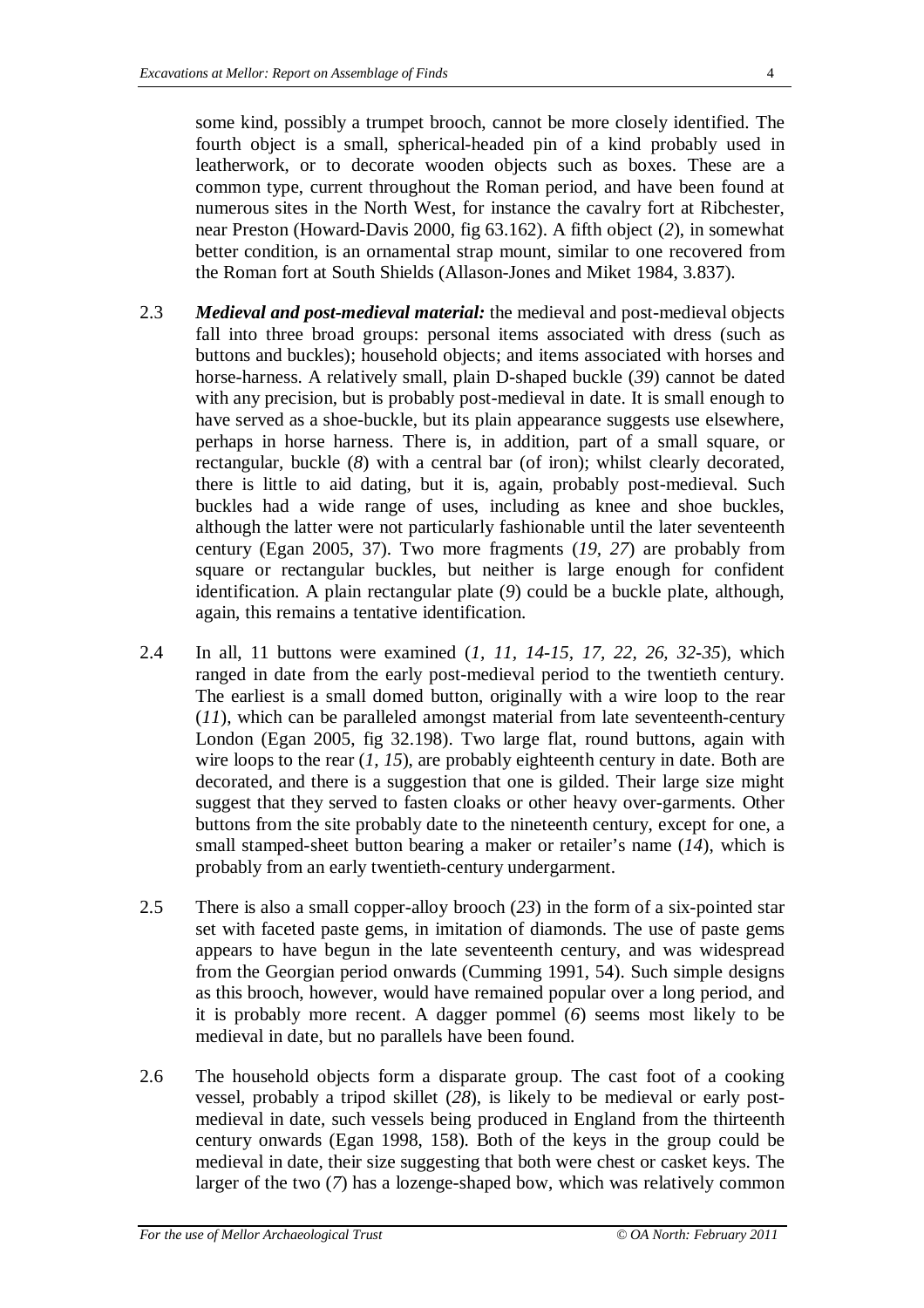in the thirteenth and fourteenth centuries (Ward-Perkins 1940, 138). Simple small rotary keys with a hollow shank, such as *30*, have a broad date range, from at least the late twelfth to the fourteenth century (Egan 1998, 111).

- 2.7 A thimble (*16*) is likely to be post-medieval, perhaps seventeenth century, in date. It appears to be stamped from sheet metal rather than cast, a method of manufacture prevalent in the early post-medieval period (Egan 2005, 131). Relatively small in size, it was perhaps intended for a child (*ibid*).
- 2.8 A whistle (*13*) is probably pewter (rather than copper alloy as originally recorded) and is of late eighteenth- or nineteenth-century date (Noel Hume 1969, 318). The 'pea' is missing, and could well have been made of wood rather than metal. It was probably intended as a toy or for use in games, although a simple whistle can be put to many uses. A similar example is illustrated by Noel Hume (*op cit*, 315, illus 5).
- 2.9 There is, in addition, a small group of relatively well-preserved objects associated with horse harness (*3, 4, 31, 37*). A large and ornate openwork pendant (*3*) is almost certainly from high-quality horse harness, which was often highly decorated with pendants and studs, especially on the breastband, browband, and rear strap (Ashley 2002, 4). No obvious parallels have been found for this object, but there is little doubt that it is medieval in date. A small, leaf-shaped stud (*4*) would also have decorated harness, and although worn, the last remnant of a gilded surface can be seen.
- 2.10 Part of a rowel spur (*31*) came from the topsoil in Trench 43. Rowel spurs came into use in the thirteenth century (Ellis 1995, 127), but the provision for two spur leathers, seen in the terminal, points to a mid-fourteenth-century or later date. It must be noted that the terminal on this example is of Ward-Perkins' type B (1940, fig 28), which was more current during the fourteenth century, but the same terminal can also be seen in seventeenth-century iron spurs from Beeston Castle (Ellis 1993, fig 114) and also in Civil War contexts at Camber Castle in East Sussex (Scott 2001), and the relatively insubstantial nature of this example seems to point to a post-medieval date.
- 2.11 A small decorative mount (*37*), with two short prongs to the rear, is also likely to be a decorative element from horse harness, and is in a style that can probably be dated to the period 1690-1770 (Noel Hume 1969, 241). The cap of a domed mount (*10*) also seems likely to have decorated leatherwork. Two plain cast rings (*12, 18*) are such simple objects that it is impossible to identify their purpose, although they, too, could have formed part of horse harness. A small washer (5) could have served any number of purposes.
- 2.12 A small solidified spill of molten metal (*20*) might hint at metal-working on the site, but without corroborative evidence from other classes of finds, this must remain speculation. Finally, there were several unidentifiable fragments, which are included in the catalogue for the sake of completeness, but add nothing to any illustration of activity on the site (*21, 36, 40*).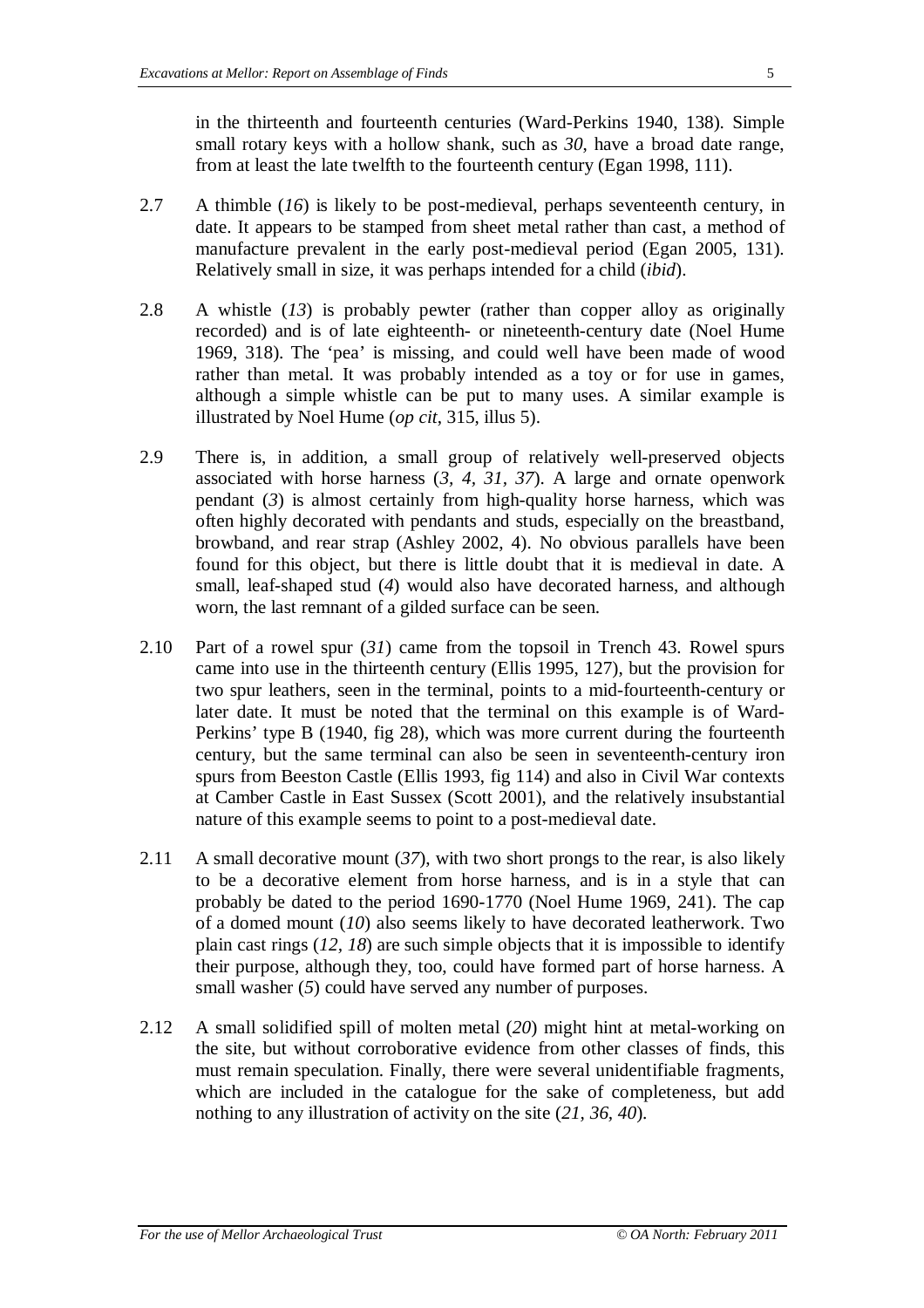#### 2.13 *Catalogue:*

| 1  | Large flat round button with loop to rear. Punched or incised decoration. Fair<br>condition, incomplete.<br>Ext diam: 33.5 mm; Th: 3 mm<br>OVM, unstratified, post-medieval                                           |
|----|-----------------------------------------------------------------------------------------------------------------------------------------------------------------------------------------------------------------------|
| 2  | Small fitting, possibly a strap end. Fair condition, complete.<br>L: 38.5 mm; W: 13 mm; Th: 4 mm<br>OVM, unstratified, Romano-British?                                                                                |
| 3  | Ornate lozenge-shaped openwork harness pendant. Fair condition, complete.<br>L: 56 mm; W: 41 mm; Th: 5 mm<br>OVM00, unstratified, medieval                                                                            |
| 4  | Gilded triangular mount. Fair condition, incomplete.<br>L: 28 mm; W: 15 mm; Th: 6 mm<br>OVM00, unstratified, medieval                                                                                                 |
| 5  | Small and irregular washer, cut from thin sheet. Condition, fair, complete.<br>Ext diam: 10 mm; Th: 1 mm<br>OVM00, Trench 2, unstratified, SF 68, not closely datable                                                 |
| 6  | Possible dagger pommel comprising a flattener cylinder. Perhaps originally<br>decorated, resembling a bird head? Fair condition, complete.<br>L: 32.5 mm; W: 30 mm; Th: 13.5 mm<br>OVM01, unstratified, medieval      |
| 7  | Key with hollow shaft, lozenge-shaped loop, and complex guard. Fair condition,<br>complete.<br>L: 98 mm; W: 35 mm; Th: 7 mm<br>OVM01, unstratified, probably medieval                                                 |
| 8  | Small decorated bar with central perforation, possibly part of a square or rectangular<br>buckle. Fair condition, incomplete.<br>L: 32 mm; W: 2.5 mm; Th: 4 mm<br>OVM01, Trench 15, context 1, probably post-medieval |
| 9  | Rectangular plate. Fair condition, incomplete.<br>L: 38 mm; W: 25 mm; Th: 1 mm<br>OVM02, unstratified, not closely datable                                                                                            |
| 10 | Plain domed mount with small central perforation. Fair condition, complete.<br>Ext diam: 19 mm; Th: 7 mm<br>OVM02, unstratified, not closely datable                                                                  |
| 11 | Button with solid domed head, rising to a slight point in centre. Loop to rear now<br>absent. Good condition, incomplete.<br>Ext diam: 12 mm; Th: 6 mm<br>OVM02, Trench 1, context 1, late seventeenth century        |
| 12 | Insubstantial ring. Good condition, complete.<br>Ext diam: 31 mm; Th: 2 mm<br>OVM03, unstratified, not closely datable                                                                                                |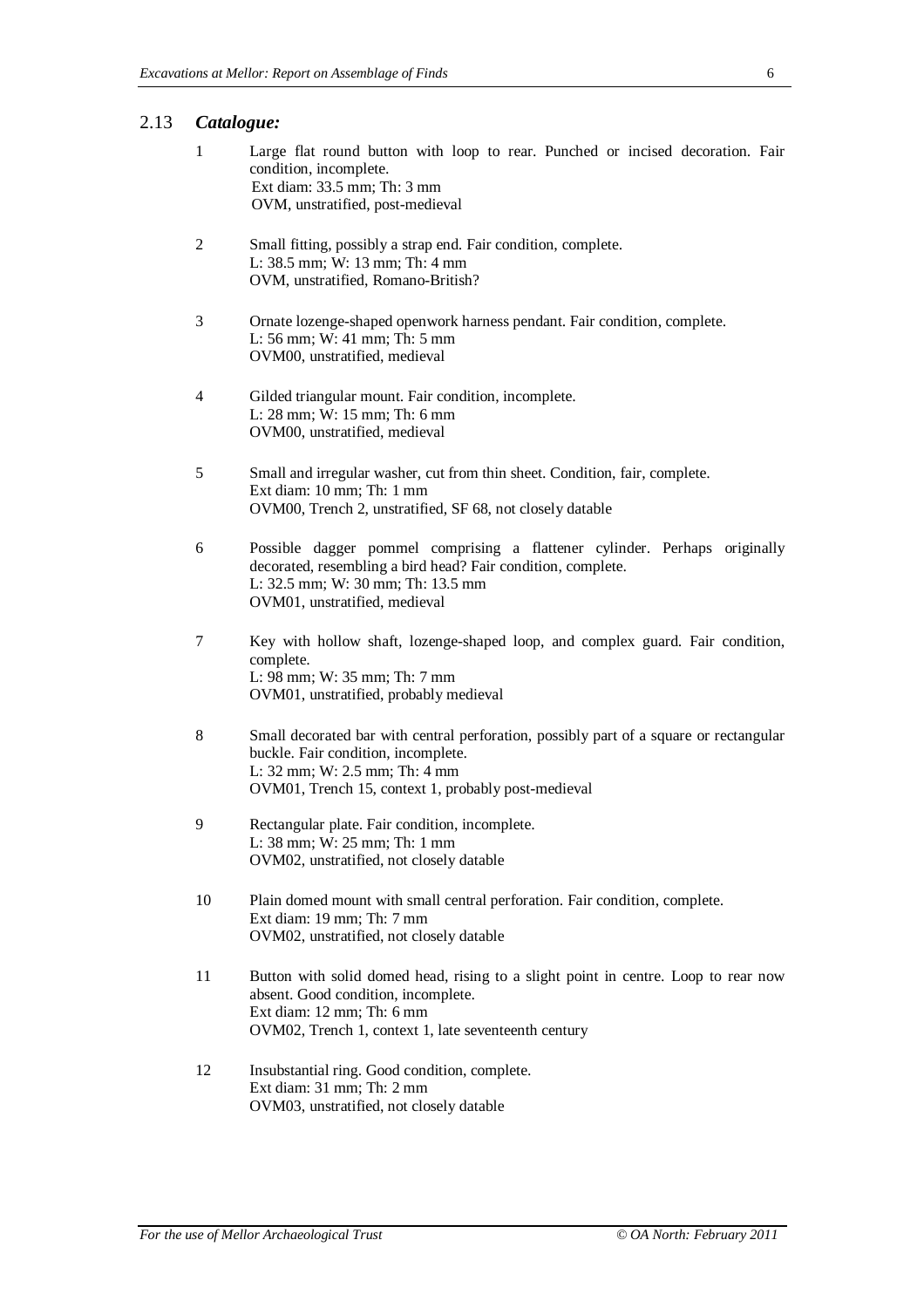| 13 | Cast cylindrical whistle with small suspension loop. Good condition, incomplete.<br>Ext diam: 17 mm; L: 46 mm<br>OVM03, unstratified, probably late eighteenth or nineteenth century                                                              |
|----|---------------------------------------------------------------------------------------------------------------------------------------------------------------------------------------------------------------------------------------------------|
| 14 | Stamped button. Maker's name illegible. Good condition, complete.<br>Ext diam: 13 mm<br>OVM03, unstratified, modern, probably late nineteenth or early twentieth century                                                                          |
| 15 | Flat round button with simple punched decoration and possibly gilded (extensive<br>traces to rear). Loop to rear now missing. Fair condition, incomplete.<br>Ext diam: 22.5 mm; Th: 1 mm<br>OVM03, unstratified, post-medieval                    |
| 16 | Full thimble. Round pits, probably drilled, appear to spiral from the crown. Good<br>condition, complete but deformed.<br>Ext diam: 14 mm; Ht: 16 mm<br>OVM03, Trench 1, unstratified, seventeenth or eighteenth century                          |
| 17 | Flat round, probably hollow, button with loop to rear. Upper surface possibly a white<br>metal cap, incised with concentric circles. Good condition, complete.<br>Ext diam: 18; Th: 11.5 mm<br>OVM03, Trench 7, context 1, probably post-medieval |
| 18 | Complete ring with oval cross-section. Good condition, complete.<br>Ext diam: 26 mm; Th: 3 mm<br>OVM03, Trench 18, unstratified, not closely datable                                                                                              |
| 19 | Part of plain buckle. D-shaped section. Fair condition, incomplete.<br>L: 32.5 mm; W: 4.5 mm; Th: 2.5 mm<br>OVM03, Trench 18, unstratified, SF 111, not closely datable                                                                           |
| 20 | Solidified spill. Good condition, complete.<br>L: 13 mm; W: 10 mm; Th: 6 mm<br>OVM03, Trench 18, context 303, not closely datable                                                                                                                 |
| 21 | Square-sectioned strip. Fair condition, incomplete.<br>L: 32 mm; W: 4.5 mm; Th: 2 mm<br>OVM03, Trench 18, context 303, not closely datable                                                                                                        |
| 22 | Small fragment with possible decorative edge, possibly a button cap. Fair condition,<br>incomplete.<br>L: 19 mm; W: 7 mm; Th: 2.5 mm<br>OVM03, Trench 18, context 303, SF 112, probably post-medieval                                             |
| 23 | Small star-shaped brooch with worn faceted-glass 'gems'. Poor condition, incomplete.<br>L: 23 mm; W: 16 mm; Th: 6 mm<br>OVM03, Trench 18, context 305, SF67, post-medieval or later                                                               |
| 24 | Small spherical-headed pin with square sectioned-shaft, now largely missing. Good<br>condition, incomplete.<br>Ext diam: 6 mm; L: 7.5 mm<br>OVM03, Trench 18, context 305, SF48, Romano-British?                                                  |
| 25 | Bow brooch, head only. Poor condition, incomplete.<br>L: 23 mm; W: 12 mm                                                                                                                                                                          |

OVM03, Trench 18, context 305, Romano-British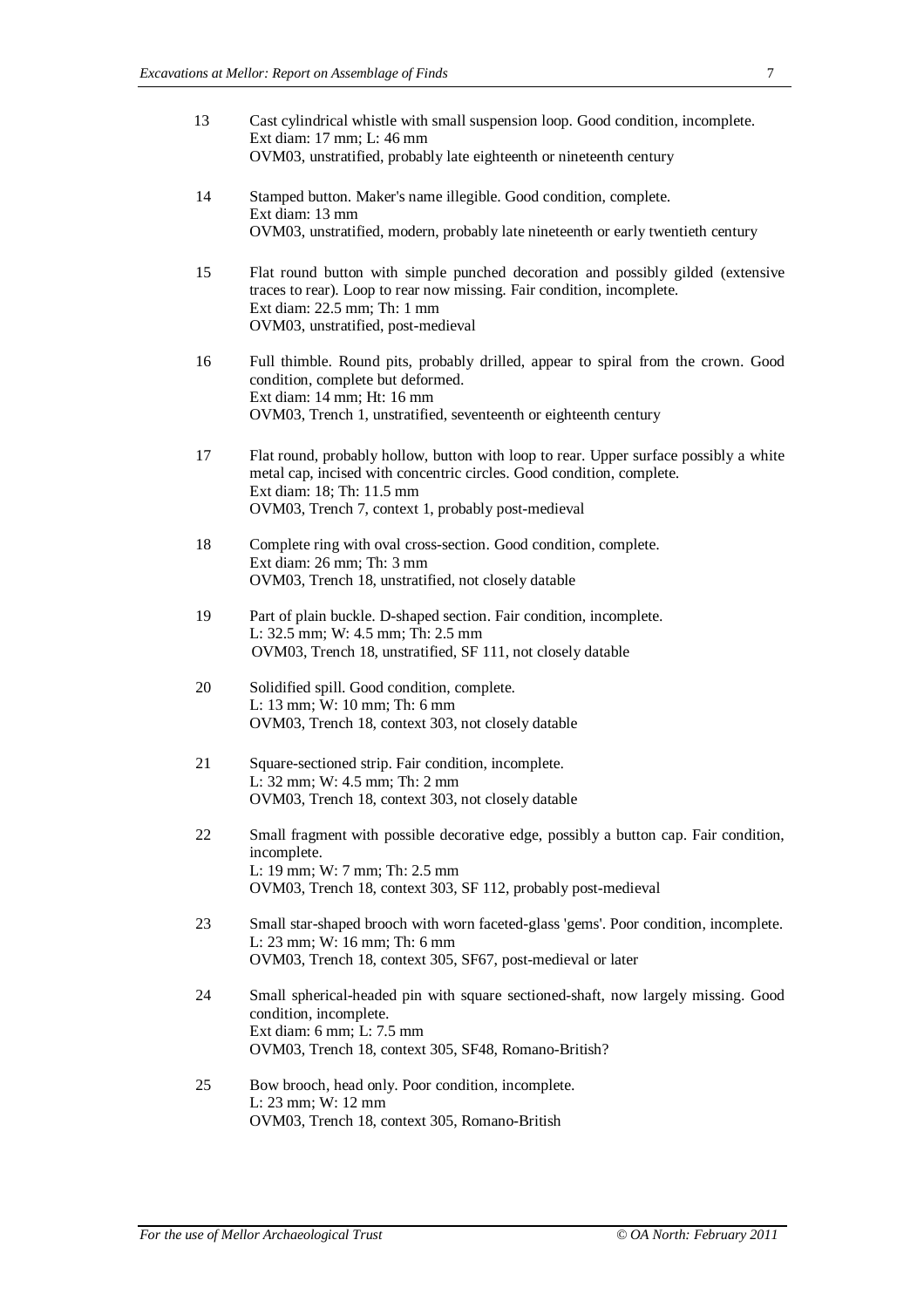| 26 | Flat round button with loop to rear. Fair condition, incomplete.<br>Ext diam: 16 mm; Th: 3 mm<br>OVM03, Trench 18, context 305, SF 61, post-medieval?                                                                                                                                                                                                                                                |
|----|------------------------------------------------------------------------------------------------------------------------------------------------------------------------------------------------------------------------------------------------------------------------------------------------------------------------------------------------------------------------------------------------------|
| 27 | Fragment of round-section rod, reminiscent of buckle frame. Fair condition,<br>incomplete.<br>Ext diam: 3 mm; L: 32 mm<br>OVM04, unstratified, not closely datable                                                                                                                                                                                                                                   |
| 28 | Plain cast foot of a tripod skillet. It appears to have been fixed onto vessel with an<br>iron rivet, perhaps suggesting a repair. Fair condition, incomplete.<br>L: 70 mm; W: 42 mm; Th: 25 mm<br>OVM06, unstratified, medieval?                                                                                                                                                                    |
| 29 | Bow fragment from bow brooch? Poor condition, incomplete.<br>L: 18 mm; W: 7 mm<br>OVM06, Trench 43, unstratified, Romano-British?                                                                                                                                                                                                                                                                    |
| 30 | Rotary key, loop incomplete. Fair condition, incomplete.<br>L: 34 mm; W: 14 mm; Th: 5 mm<br>OVM06, Trench 43, unstratified, post-medieval or later                                                                                                                                                                                                                                                   |
| 31 | Approximately half of a cast rowel, broken at the rowel box. It has horizontally<br>straight sides with a flattened D-section, widest at the wearer's heel and tapering<br>towards the terminal. The neck is slender, with a flattened oval section, and the rowel<br>box is bent down. The small rowel is missing. Good condition, incomplete.<br>L: 80 mm<br>OVM06, Trench 43, context 1, medieval |
| 32 | Plain domed button with white-metal-coated surfaces. Good condition, incomplete.<br>Ext diam: 14 mm; Th: 1.5 mm<br>OVM09, Trench 70, context 1, post-medieval                                                                                                                                                                                                                                        |
| 33 | Flat round button with white-metal-coated surface. Good condition, incomplete.<br>Ext diam: 14 mm; Th: 1.5 mm<br>OVM09, Trench 70, context 1, post-medieval or later                                                                                                                                                                                                                                 |
| 34 | Flat, octagonal button with loop to rear missing. Good condition, incomplete.<br>Ext diam: 12 mm; Th: 6 mm<br>OVM09, Trench 70, context 1, post-medieval or later                                                                                                                                                                                                                                    |
| 35 | Flat round button with white-metal-coated surface. Good condition, incomplete.<br>Ext diam: 17.5 mm; Th: 4 mm<br>OVM09, Trench 70, context 1, post-medieval or later                                                                                                                                                                                                                                 |
| 36 | Poorly preserved fragment of sheet. Poor condition, incomplete.<br>L: 21.5 mm; W: 17 mm; Th: 1 mm<br>OVM09, Trench 70, context 1, not closely datable                                                                                                                                                                                                                                                |
| 37 | Decorative mount with two short prongs to rear. Fair condition, complete.<br>L: 29 mm; W: 11.5 mm; Th: 1 mm<br>OVM09, Trench 1, context 1, post-medieval, probably 1690-1770                                                                                                                                                                                                                         |
| 38 | Bow brooch, bow only, possibly from a knee brooch. Little of the original surface<br>remains. Fair condition, incomplete.<br>L: 32 mm; W: 15 mm<br>OVM09, Trench 70, context 1, Romano-British, second century AD                                                                                                                                                                                    |
|    |                                                                                                                                                                                                                                                                                                                                                                                                      |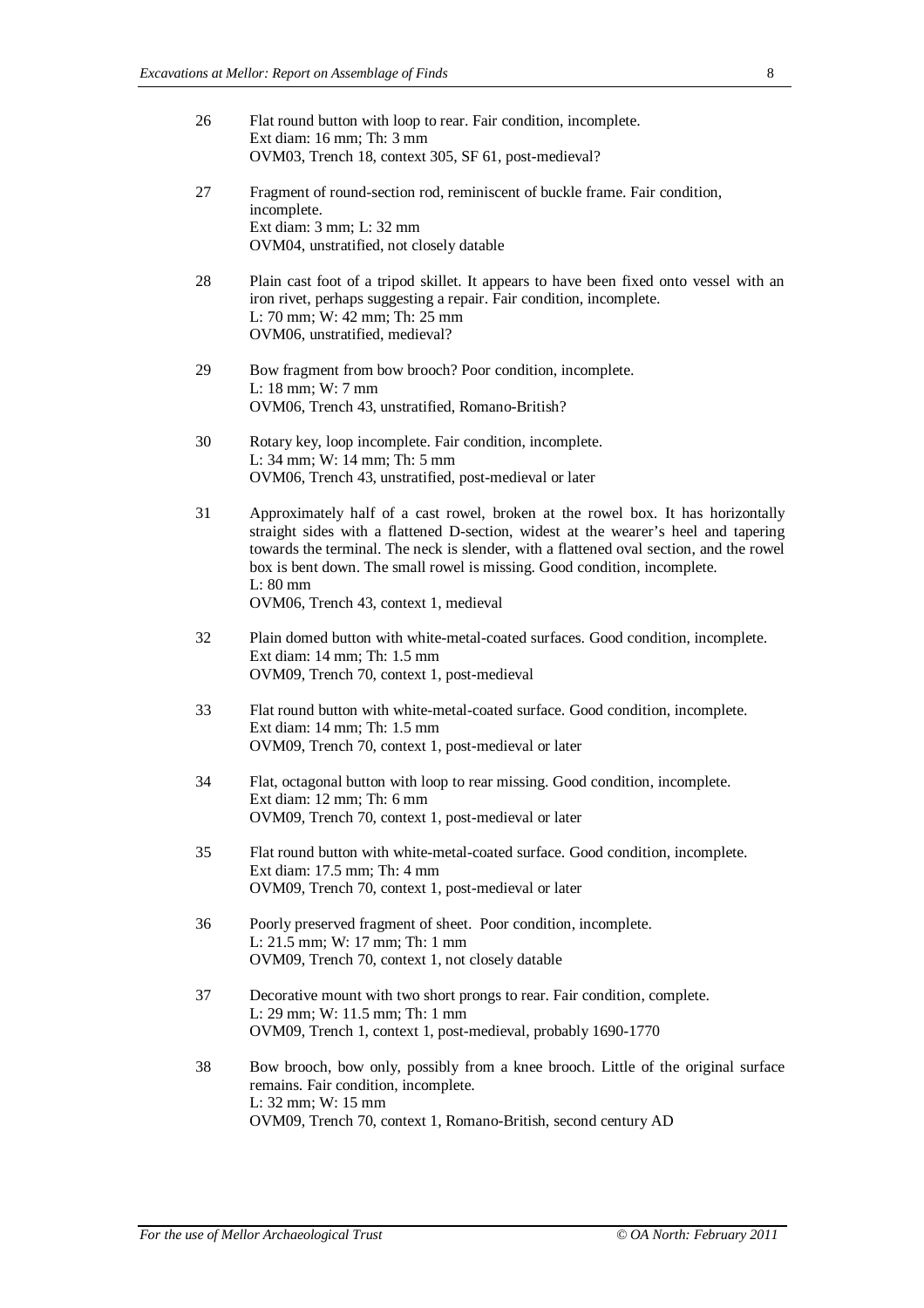- 39 D-shaped buckle with central bar, coated with white metal. Possibly from harness. Good condition, complete. L: 34 mm; W: 28.5 mm OVM09, Trench 70, context 1, post-medieval?
- 40 Unidentifiable fragment. Poor condition, incomplete. L: 26 mm; W: 10 mm; Th: 10 mm OVM09, Trench 70, context 1, not closely datable

#### **3 IRONWORK**

3.1 Only 27 fragments of ironwork were recovered, and all are in poor condition. Their identification was for the most part hampered by thick layers of corrosion products, and the unavailability of x-radiographs. Many of the objects were stratified, and there seems to be an emphasis on Trenches 18 (excavated in 2003) and 43 (excavated in 2006; Table 2), but whether this is a genuine concentration, or an artefact of selective collection cannot be determined.

| <b>Excavation season</b> | <b>Site sub-division</b> | No objects     |
|--------------------------|--------------------------|----------------|
| OVM <sub>00</sub>        | Trench 3                 | 3              |
| OVM <sub>03</sub>        | Trench 2                 |                |
|                          | Trench 3                 |                |
|                          | Trench 18                | 9              |
| OVM <sub>04</sub>        | Trench 26                |                |
| OVM <sub>05</sub>        | Trench 33                |                |
| OVM <sub>06</sub>        | Trench 43                | 8              |
| OVM <sub>09</sub>        | Trench 70                | $\mathfrak{D}$ |
|                          | Trench 71                |                |
| <b>Total</b>             |                          | 27             |

*Table 2: Distribution of the ironwork*

- 3.2 Most of the ironwork comprised nails, and, where it could be determined, the square cross-section of the majority of the shanks identified them as having been hand-forged, and therefore effectively undatable, as such simple technology persisted for an extremely long period of time. A single nail from Trench 43 (*13*) is clearly a drawn wire nail and thus likely to be modern.
- 3.3 Other objects included a small, plain ring (*4*) probably from horse harness, and a small fragment that bears a resemblance to a finger ring (*1*), but could not be further identified. A fragment of narrow strip (*3*) could have derived from a number of objects, for instance a stave-built vessel such as a barrel, or a structural object such as a hinge, but, again, it cannot be further identified.
- 3.4 Although unconserved, an object from Trench 70, context 2 (*20*), is a substantial square-sectioned bar, its size suggesting that it could have been part of a tool such as a punch. Finally, there are fragments of two horseshoes (*18, 21*). Although their form is not clear, the relatively broad web seems to suggest a late medieval or early post-medieval date.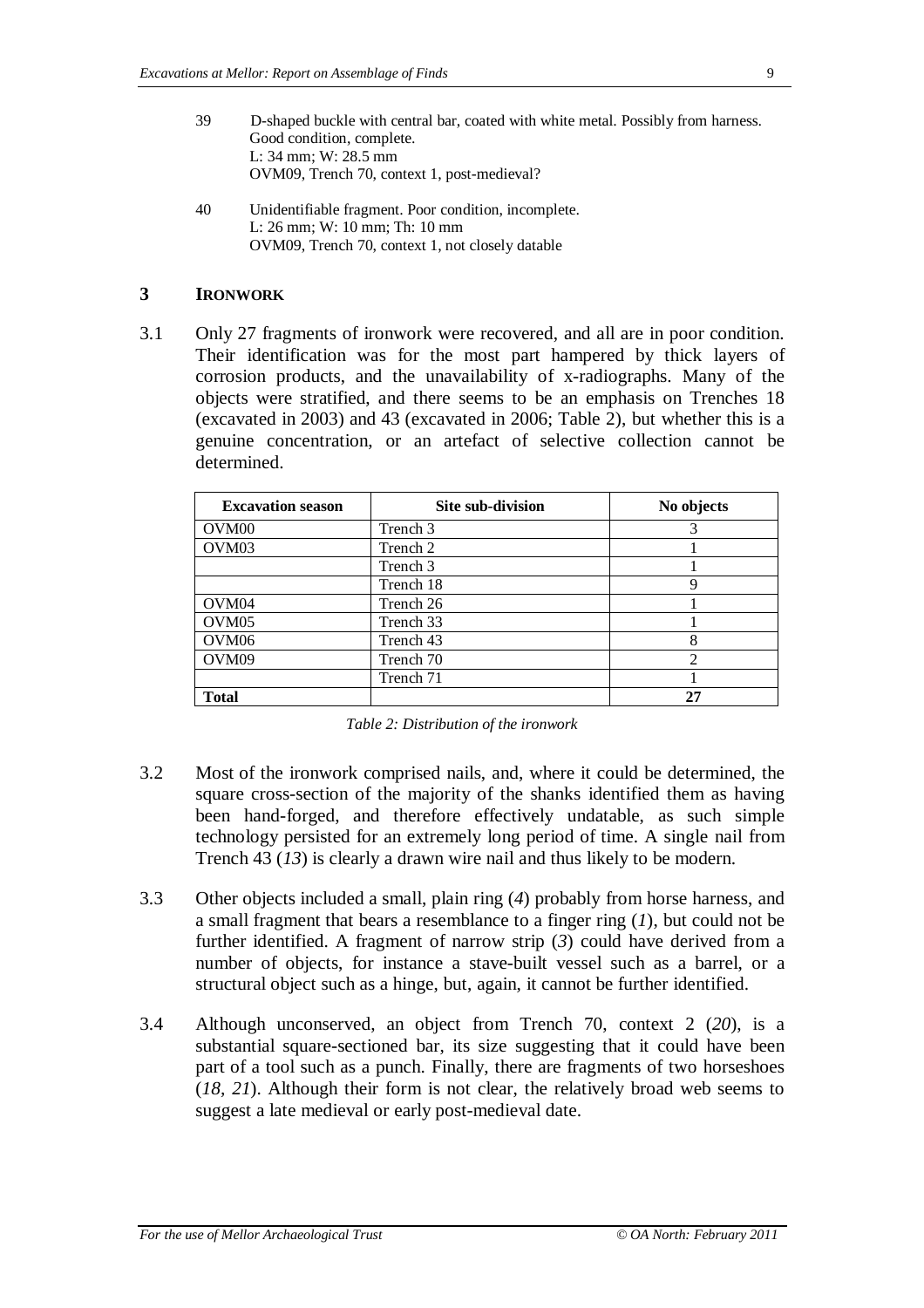### 3.5 *Catalogue:*

| 1  | Small fragment of corroded ironwork. Shape suggests that it is possibly a finger-ring.<br>Poor condition, complete.<br>L: 14 mm                                              |
|----|------------------------------------------------------------------------------------------------------------------------------------------------------------------------------|
|    | OVM00, Trench 3, unstratified, SF 16, not closely datable                                                                                                                    |
| 2  | Two fragments, possibly not from artefacts. Poor condition, incomplete.<br>No relevant dimensions<br>OVM00, Trench 3, context 3002, not closely datable                      |
| 3  | Fragment of narrow strip. Poor condition, incomplete.<br>L: 39 mm; W: 4 mm<br>OVM03, Trench 2, unstratified, not closely datable                                             |
| 4  | Small iron ring. Poor condition, complete.<br>Ext diam: 25 mm; Th: 2.5 mm<br>OVM03, Trench 3, context 1, not closely datable                                                 |
| 5  | Well-preserved nail with L-shaped head. Fair condition, complete.<br>L: 44 mm; W: 8 mm; Th: 6 mm<br>OVM03, Trench 18, context 303, not closely datable                       |
| 6  | Shattered iron object. Poor condition, fragmentary.<br>No relevant dimensions<br>OVM03, Trench 18, context 303, not closely datable                                          |
| 7  | Three amorphous fragments, possibly with rectangular section. Poor condition,<br>incomplete.<br>No relevant dimensions<br>OVM03, Trench 18, context 303, not closely datable |
| 8  | Small amorphous fragment. Poor condition, incomplete.<br>No relevant dimensions<br>OVM03, Trench 18, context 303, not closely datable                                        |
| 9  | Three amorphous fragments. Poor condition, incomplete.<br>No relevant dimensions<br>OVM03, Trench 18, context 303, not closely datable                                       |
| 10 | Two joining fragments of a single small hand-forged nail. Poor condition,<br>incomplete.<br>L: 34 mm; Diam head: 13 mm<br>OVM03, Trench 18, context 304, not closely datable |
| 11 | Possibly a nail, head missing. Poor condition, incomplete.<br>$L: 50$ mm<br>OVM04, Trench 26, unstratified, not closely datable                                              |
| 12 | Large nail with square head. Poor condition, incomplete.<br>L: 55 mm; Diam head: 23 mm<br>OVM05, Trench 33, context 13, not closely datable                                  |
| 13 | Round wire nail. Poor condition, incomplete.<br>L: 104 mm<br>OVM06, Trench 43, unstratified, modern                                                                          |
| 14 | Nail. Very poor condition, complete?<br>L: 43 mm<br>OVM06, Trench 43, context 10, SF 74, not closely datable                                                                 |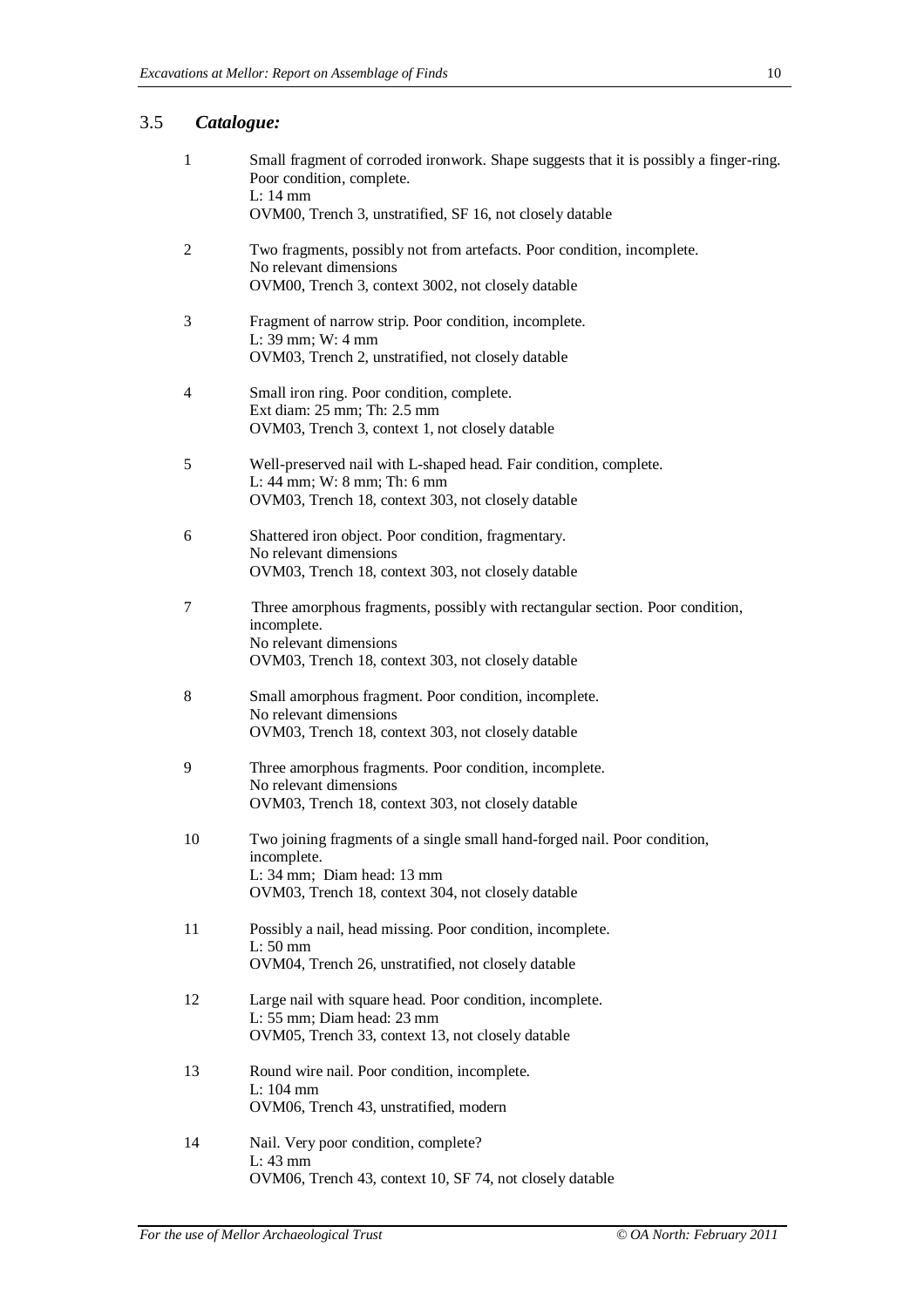| 15 | Three small fragments. Poor condition, incomplete.<br>No relevant dimensions<br>OVM06, Trench 43, context 12, not closely datable |
|----|-----------------------------------------------------------------------------------------------------------------------------------|
|    |                                                                                                                                   |
| 16 | Amorphous corroded fragment. Poor condition, complete.<br>No relevant dimensions                                                  |
|    | OVM06, Trench 43, context 36, SF 70, not closely datable                                                                          |
| 17 | Nail. Poor condition, incomplete.<br>$L: 43$ mm                                                                                   |
|    | OVM06, Trench 43, context 36, not closely datable                                                                                 |
| 18 | Small fragment of horseshoe, with three rectangular nail holes remaining. Poor<br>condition, incomplete.                          |
|    | L: 70 mm; W: 22 mm; Th: 6 mm<br>OVM06, Trench 43, context 44, SF 68, not closely datable                                          |
| 19 | Large nail with round head, point missing. Fair condition, incomplete.<br>L: 50 mm; Diam head: 33.5 mm                            |
|    | OVM09, Trench 70, unstratified, not closely datable                                                                               |
| 20 | Unconserved object. Square section suggests a punch or similar tool. Poor condition,<br>incomplete.                               |
|    | L: 52 mm; W: 9 mm<br>OVM09, Trench 70, context 2, not closely datable                                                             |
| 21 | Unconserved horseshoe. No indication of nails. Poor condition, incomplete.<br>L: 94 mm; W: 90 mm                                  |
|    | OVM09, Trench 71, context 1, not closely datable                                                                                  |

#### 4 **LEAD AND PEWTER**

4.1 Some 140 fragments of lead and three of pewter were recovered. Again, their condition varied considerably, but most of the lead was in good condition, covered in only a thin layer of white corrosion products. Most of the objects were unstratified, or from highly disturbed topsoils (Table 3), and thus there is little to be gained from a consideration of their stratigraphic position.

| <b>Excavation</b> season | <b>Site sub-division</b>  | No objects               |
|--------------------------|---------------------------|--------------------------|
| OVM (year unspecified)   | General unstratified      | 21                       |
| OVM <sub>98</sub>        | General unstratified      | 3                        |
| OVM99                    | Trench 1                  | $\mathfrak{D}$           |
|                          | Trench 3                  |                          |
|                          | Trench 8                  |                          |
| OVM <sub>00</sub>        | General unstratified      | $\mathfrak{D}$           |
|                          | Trench 1                  |                          |
| OVM <sub>01</sub>        | <b>Unspecified Trench</b> |                          |
|                          | Trench 15                 | 3                        |
| OVM <sub>02</sub>        | General unstratified      | 32                       |
|                          | Trench 18                 |                          |
|                          | Trench 21                 | $\overline{\mathcal{L}}$ |
|                          | Trench 26                 |                          |
| OVM <sub>03</sub>        | General unstratified      |                          |
|                          | Trench 7                  | 2                        |
|                          | Trench 18                 | 11                       |
| OVM <sub>04</sub>        | General unstratified      | 4                        |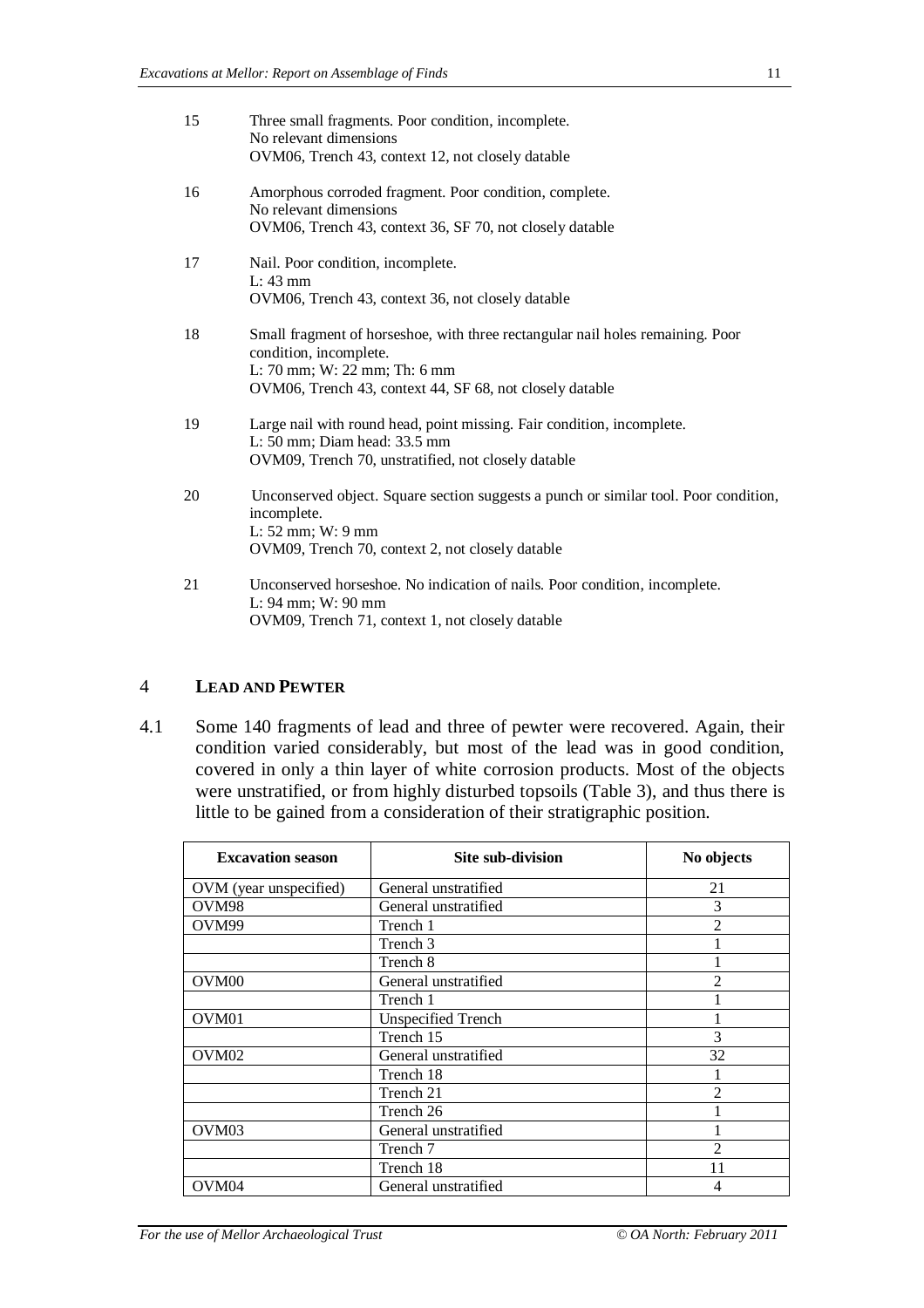|                   | Trench 18            |                |
|-------------------|----------------------|----------------|
|                   | Trench 26            | 32             |
| OVM <sub>05</sub> | Trench 33            |                |
|                   | Trench 35            |                |
| OVM <sub>06</sub> | Trench 43            | $\mathfrak{D}$ |
|                   | Trench 47            |                |
| OVM <sub>09</sub> | General unstratified |                |
|                   | Trench 70            | 10             |
|                   | Trench 71            |                |
| <b>Total</b>      |                      | 143            |

*Table 3: Distribution of lead and pewter*

- 4.2 An unusually large number of spindle whorls came from the site. In all, there were 17 examples (*1-8, 14, 15, 21, 22, 29, 45, 46, 58, 61*), most of which were cast biconical types, some with simple decoration. Only a few were of other shapes, including one bun-shaped example and two cylindrical ones. The decorated biconical types are difficult to date, but can often be attributed to the medieval period, and Egan (1998, 261) has speculated that they are most common in the late medieval period, coinciding with the increased production of thicker yarns.
- 4.3 There were, in addition, two small lead weights (*28, 42*), comparable in size to the whorls, which could have served a number of purposes about the household. Five small rolls of lead sheet were noted (*44, 48*). These are common finds, and would seem to be *ad hoc* weights, perhaps for fishing nets, or to seal the bases of net bags, as is still seen today (*pers obs*).
- 4.4 Eleven musket balls and a single lead bullet were noted (*10, 55, 64, 65*). The musket balls are between *c* 10 mm and *c* 18 mm in diameter, and are similar in size to examples from Beeston Castle in Cheshire (Courtney 1993), Sandal Castle in West Yorkshire (Credland 1983), and Camber Castle in East Sussex (Scott 2001), where they are regarded as appropriate for use in sixteenth- and seventeenth-century firearms.
- 4.5 The two objects of pewter are both probably cutlery, one (*53*), in very poor condition (two joining fragments), probably the bowl of a spoon, its almost triangular shape suggesting an early post-medieval date. The other (*57*) is the terminal of a fork or spoon decorated with a shell motif, possibly in 'Britannia metal' rather than pewter. Such designs were appearing in the late eighteenth century, from about 1770 (Moore 1995, 24), and continued in vogue to the present day. Britannia metal, an alloy of tin and antimony rather than lead, appeared about the same time, and was regarded as effectively an improved version of pewter; it was often silvered (Weinstein 1989, 41). Numerous small fragments of scrap lead, including offcuts of sheet metal, and solidified spills, testify to the widespread use of lead around the site, mainly as a small-scale building material.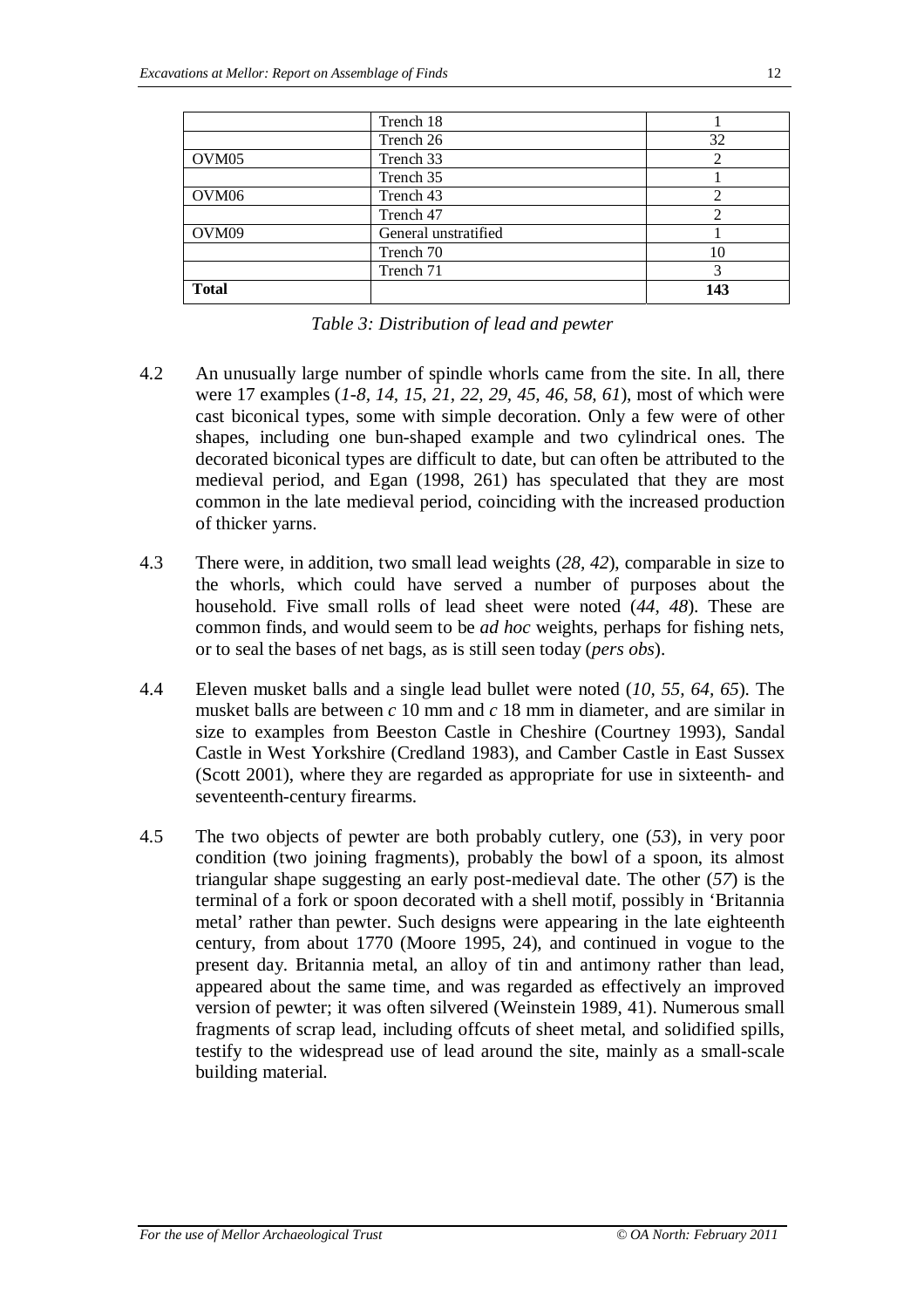#### 4.6 *Catalogue:*

| $\mathbf{1}$ | Biconical spindle whorl with simple decoration of raised pellets on both surfaces.<br>Fair condition, complete.<br>Ext diam: 28 mm; Ht: 11.5 mm<br>OVM, unstratified, medieval or early post-medieval                                                                                            |
|--------------|--------------------------------------------------------------------------------------------------------------------------------------------------------------------------------------------------------------------------------------------------------------------------------------------------|
| 2            | Biconical spindle whorl with pellet-type decoration. Fair condition, complete.<br>Ext diam: 24 mm; Ht: 7 mm<br>OVM, unstratified, medieval or early post-medieval                                                                                                                                |
| 3            | Biconical spindle whorl with simple decoration of raised pellets on both surfaces.<br>Fair condition, complete.<br>Ext diam: 28 mm; Th: 11.5 mm<br>OVM, unstratified, medieval or early post-medieval                                                                                            |
| 4            | Biconical spindle whorl, undecorated. Fair condition, complete.<br>Ext diam: 27 mm; Ht: 7.5 mm<br>OVM, unstratified, medieval or early post-medieval                                                                                                                                             |
| 5            | Plain spindle whorl with triangular section. Fair condition, complete.<br>Ext diam: 24 mm; Ht: 7 mm<br>OVM, unstratified, medieval or early post-medieval                                                                                                                                        |
| 6            | Plain cylindrical spindle whorl with slightly rebated top and bottom. Fair condition,<br>complete.<br>Ext diam: 21 mm; Ht: 8 mm<br>OVM, unstratified, medieval or early post-medieval                                                                                                            |
| 7            | Plain cast spindle whorl with low triangular section. Fair condition, complete.<br>Ext diam: 29 mm; Ht: 5 mm<br>OVM, unstratified, medieval or early post-medieval                                                                                                                               |
| 8            | Small, plain, bun-shaped spindle whorl. Fair condition, complete.<br>Ext diam: 20 mm; Ht: 7.5 mm<br>OVM, unstratified, medieval or early post-medieval                                                                                                                                           |
| 9            | Worn fragment which resembles a thickened vessel rim, but this could be fortuitous.<br>Fair condition, complete.<br>L: 41 mm; W: 9.5 mm; Th: 4.5 mm<br>OVM, unstratified, not closely datable                                                                                                    |
| 10           | Seven pistol shot and one bullet. It is likely that the large balls have been fired, the<br>smaller ones retain casting sprues. Fair condition, complete.<br>Diam shot: 18 mm, 15 mm, 16 mm, 16 mm, 14 mm, 11 mm, 10 mm<br>Diam bullet: 16 mm; L: 9 mm<br>OVM, unstratified, early post-medieval |
| 11           | Two small solidified spills. Only dimensions of the larger fragment are given. Fair<br>condition, complete?<br>L: 23.5 mm; W: 17 mm; Th: 6 mm<br>OVM, unstratified, not closely datable                                                                                                          |
| 12           | Solidified spill. Fair condition, complete.<br>L: 48 mm; W: 24 mm; Th: 11 mm<br>OVM, unstratified, not closely datable                                                                                                                                                                           |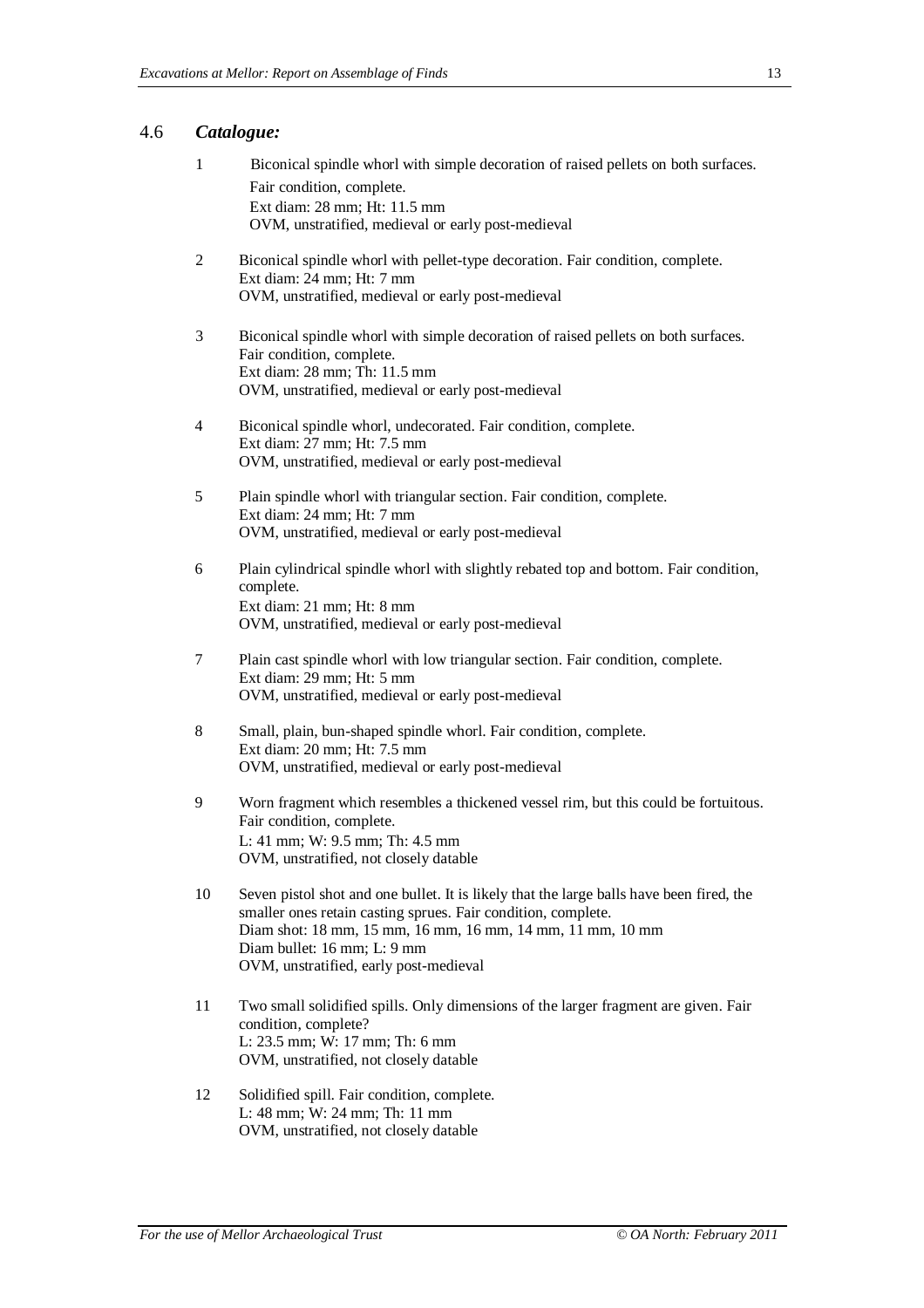| 13 | Large deep ferrule or cap, originally round but now distorted to oval. Fair condition,<br>complete.<br>Ext diam: 42 mm; Th: 24 mm<br>OVM, unstratified, not closely datable                                                                  |
|----|----------------------------------------------------------------------------------------------------------------------------------------------------------------------------------------------------------------------------------------------|
| 14 | Small irregularly made spindle whorl with triangular cross-section. Fair condition,<br>complete.                                                                                                                                             |
| 15 | Ext diam: 21 mm; Ht: 6 mm<br>OVM98, unstratified, medieval or early post-medieval<br>Small, irregularly made spindle whorl. Fair condition, complete.<br>Ext diam: 21.5 mm; Ht: 4 mm<br>OVM98, unstratified, medieval or early post-medieval |
| 16 | Triangular lead object with iron shank. Fair condition, incomplete.<br>L: 100 mm; W: 48 mm; Th: 10 mm<br>OVM98, unstratified, not closely datable                                                                                            |
| 17 | Folded fragment of very thin sheet; one side has been struck several times with a<br>narrow-bladed tool. Fair condition, incomplete.<br>L: 38 mm; W: 32 mm; Th: 2 mm                                                                         |
|    | OVM99, Trench 1, unstratified, not closely datable                                                                                                                                                                                           |
| 18 | Unidentifiable object, probably lead. Poor condition, incomplete.<br>No relevant dimensions<br>OVM99, Trench 1, unstratified, not closely datable                                                                                            |
| 19 | Small fragment of rod with section slightly flattened. Fair condition, incomplete.<br>L: 36 mm; W: 4.5 mm; Th: 4.5 mm<br>OVM99, Trench 3, context 3011, SF 40, not closely datable                                                           |
| 20 | Small disc. Fair condition, complete.<br>Ext diam: 22 mm; Th: 2.5 mm<br>OVM99, Trench 8, context 8002, not closely datable                                                                                                                   |
| 21 | Plain cast spindle whorl. Fair condition, incomplete.<br>Ext diam: 22 mm; Ht: 3.5 mm<br>OVM00, unstratified, medieval or early post-medieval                                                                                                 |
| 22 | Low plain biconical spindle whorl. Fair condition, complete.<br>Ext diam: 29.5 mm; Ht: 7.5 mm<br>OVM00, unstratified, medieval or early post-medieval                                                                                        |
| 23 | Roll of thick sheet. Fair condition, complete.<br>L: 22 mm; W: 15 mm; Th: 14 mm<br>OVM00, Trench 1, unstratified, not closely datable                                                                                                        |
| 24 | Small incomplete nail or rivet with irregular oval head. Fair condition, incomplete.<br>L: 8 mm; Diam head: 7.5 mm<br>OVM01, Unspecified trench, context 2, not closely datable                                                              |
| 25 | Small solidified spill. Fair condition, complete.<br>L: 18 mm<br>OVM01, Trench 15, context 1, not closely datable                                                                                                                            |
| 26 | Small solidified spill, or possibly vessel plug. Fair condition, incomplete.<br>L: 31 mm; W: 18 mm; Th: 6 mm                                                                                                                                 |

OVM01, Trench 15, context 1, not closely datable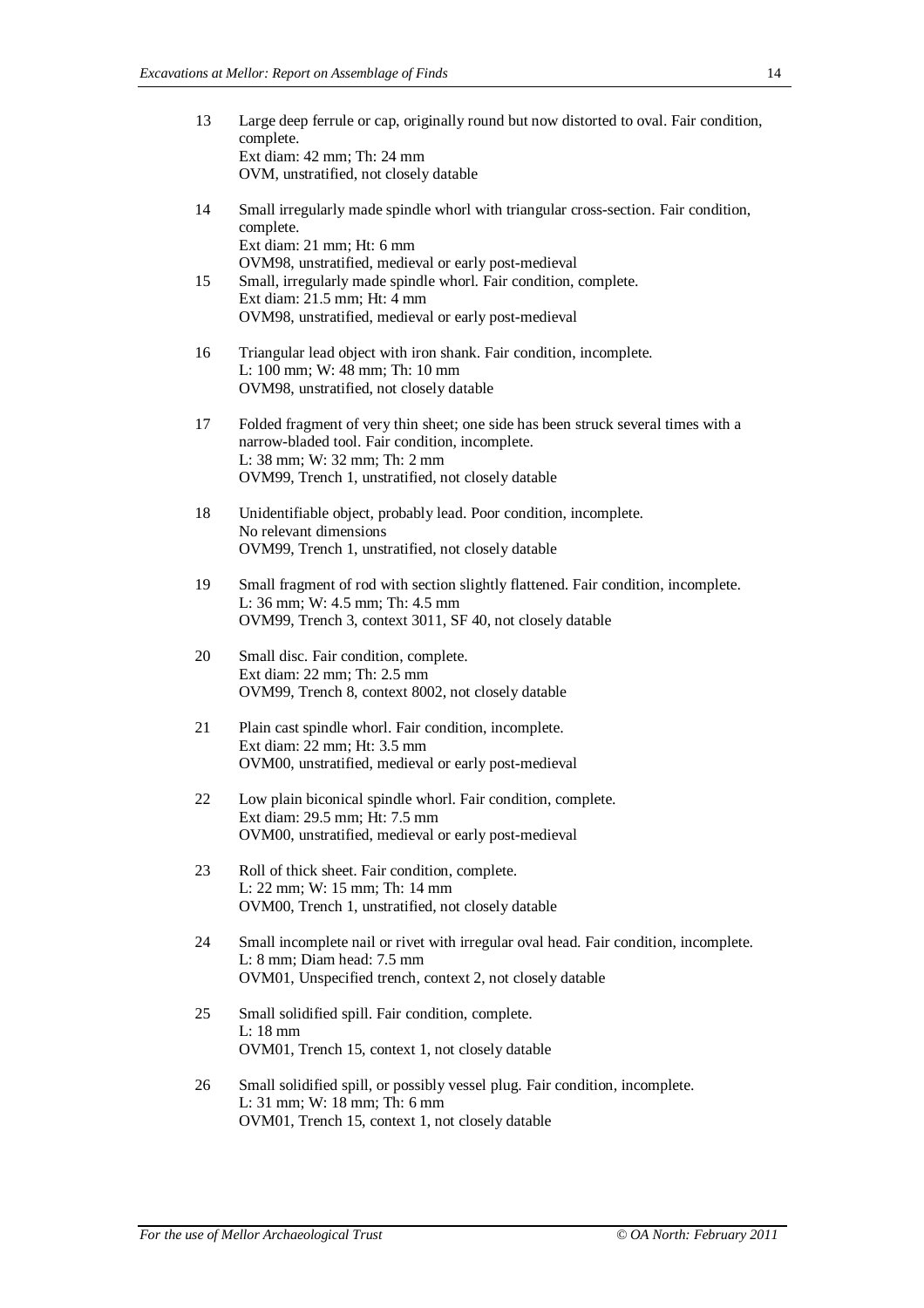- 27 Thin sheet. Fair condition, incomplete. L: 46 mm; W: 30 mm; Th: 1.5 mm OVM01, Trench 15, context 1, not closely datable
- 28 Small pear-shaped weight with central perforation. Fair condition, complete. Ext diam: 17 mm; Ht: 21 mm OVM02, unstratified, not closely datable
- 29 Small, irregularly made spindle whorl. Deep cuts on one surface perhaps suggest reuse. Fair condition, complete. Ext diam: 26 mm; Ht: 5.5 mm OVM02, unstratified, medieval or early post-medieval
- 30 Solidified spill. Fair condition, complete. L: 28 mm; W: 20 mm; Th: 14 mm OVM02, unstratified
- 31 Battered lump of lead with some cut marks. Fair condition, incomplete. L: 21 mm; W: 18 mm; Th: 12 mm OVM02, unstratified, not closely datable
- 32 Four solidified spills and nine other small fragments. Fair condition, incomplete. No relevant dimensions OVM02, unstratified, not closely datable
- 33 Four solidified spills and 10 other small fragments, including a cylindrical weight. Only the dimensions of the weight are given. Fair condition, incomplete. Ext diam: 12 mm; Ht: 24 mm OVM02, unstratified, not closely datable
- 34 Solidified spill. Fair condition, incomplete. L: 33 mm; W: 21 mm; Th: 12 mm OVM02, unstratified, not closely datable
- 35 Amorphous lump. Fair condition, incomplete. No relevant dimensions OVM02, Trench 18, context 148, SF 22, not closely datable
- 36 One large square gallet and one small irregular fragment of sheet. Fair condition, complete. L: 37 mm; W: 30 mm; Th: 11.5 mm OVM02, Trench 21, context 1, not closely datable
- 37 Solidified spill. Fair condition, complete. L: 20 mm; W: 12 mm; Th: 2.5 mm OVM02, Trench 26, unstratified, not closely datable
- 38 Large fragment of thick sheet, folded in half to form a triangle. Fair condition, complete. L: 121 mm; W: 32 mm; Th: 4.5 mm OVM03, unstratified, not closely datable
- 39 Small lead collar with rivet visible within. The outer surface appears to have crosshatching. Good condition, incomplete. Ext diam: 11 mm; Th: 11 mm OVM03, Trench 7, context 1, not closely datable
- 40 Solidified spill? Fair condition, incomplete. L: 17 mm; W: 6 mm; Th: 2 mm OVM03, Trench 7, context 319, not closely datable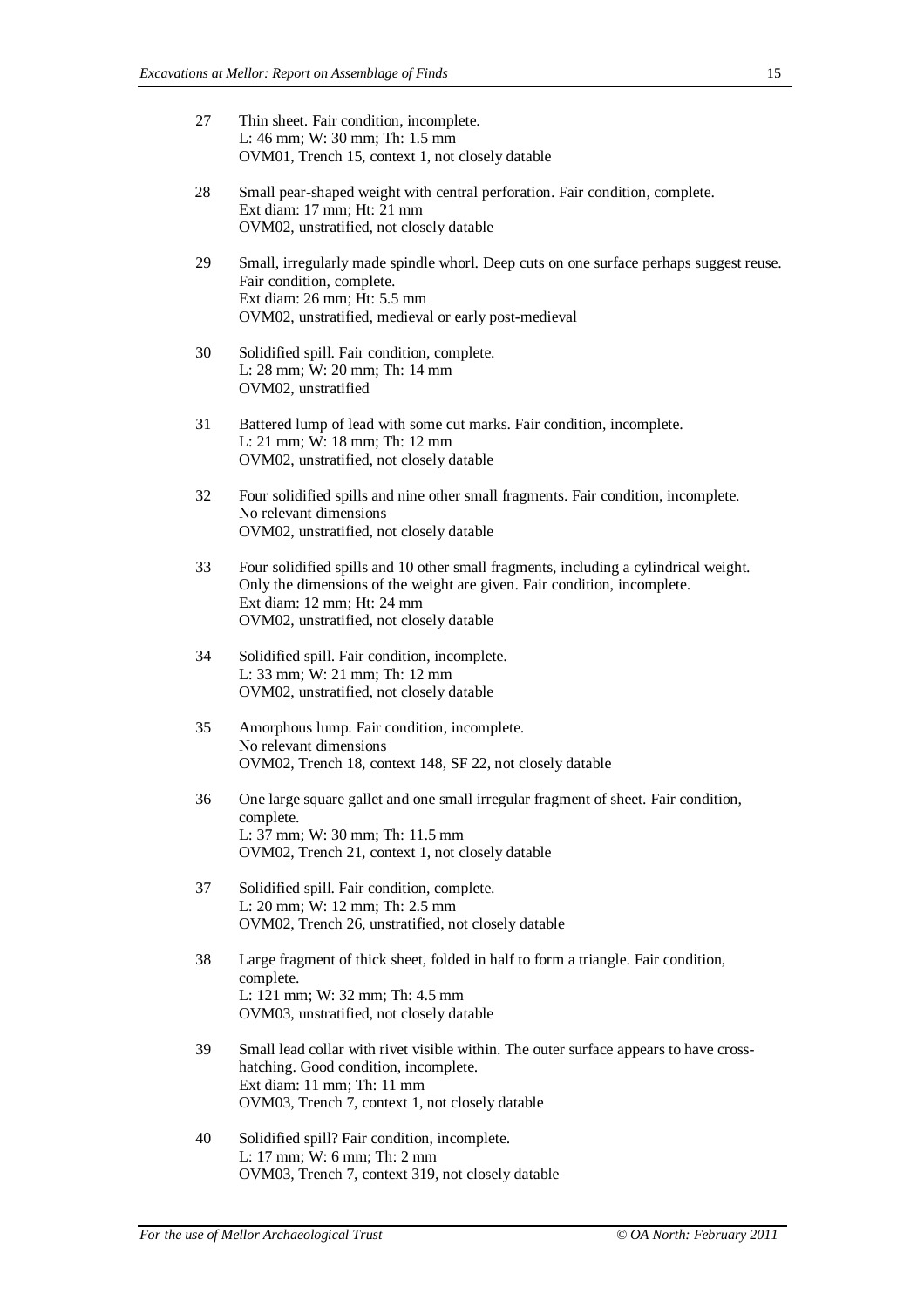| 41 | Solidified spill. Fair condition, complete.<br>L: 22 mm; W: 14 mm; Th: 7 mm<br>OVM03, Trench 18, context 301, not closely datable                                                                 |  |  |
|----|---------------------------------------------------------------------------------------------------------------------------------------------------------------------------------------------------|--|--|
| 42 | Small cylindrical or conical weight? Fair condition, complete.<br>Ext diam: 15 mm; Ht: 18 mm<br>OVM03, Trench 18, context 303, not closely datable                                                |  |  |
| 43 | Five small solidified spills. Fair condition, complete.<br>No relevant dimensions<br>OVM03, Trench 18, conrext 303, not closely datable                                                           |  |  |
| 44 | Four rolled ties. Fair condition, complete.<br>L: 38 mm, 28 mm, 17 mm, 15 mm<br>OVM03, Trench 18, context 305, not closely datable                                                                |  |  |
| 45 | Irregular biconical spindle whorl, possibly decorated but not now clear. Fair condition,<br>complete.<br>Ext diam: 26 mm; Ht: 10 mm<br>OVM04, unstratified, medieval or early post-medieval       |  |  |
| 46 | Plain cylindrical spindle whorl. Fair condition, complete.<br>Ext diam: 23 mm; Ht: 8 mm<br>OVM04, unstratified, medieval or early post-medieval                                                   |  |  |
| 47 | Two solidified spills. Fair condition, complete?<br>L: 74 mm; W: 68 mm; Th: 8 mm<br>L: 30 mm; W: 14 mm; Th: 3 mm<br>OVM04, unstratified, not closely datable                                      |  |  |
| 48 | Rolled tie, one end flattened. Fair condition, complete.<br>L: 34 mm; W: 12.5 mm; Th: 8 mm<br>OVM04, Trench 18, context 305, not closely datable                                                  |  |  |
| 49 | Semi-circular fragment of cast sheet, possibly originally circular or oval. Fair<br>condition, incomplete.<br>L: 32 mm; W: 30 mm; Th: 2 mm<br>OVM04, Trench 26, unstratified, not closely datable |  |  |
| 50 | Two folded fragments of sheet. Fair condition, complete.<br>L: 43 mm; W: 25 mm; Th: 5 mm<br>L: 27 mm; W: 9 mm; Th: 2 mm<br>OVM04, Trench 26, unstratified, not closely datable                    |  |  |
| 51 | Twenty-nine small solidified spills. Fair condition, complete.<br>No relevant dimensions.<br>OVM04, Trench 26, context 700, not closely datable                                                   |  |  |
| 52 | Folded fragment of thin sheet. Fair condition, incomplete.<br>L: 19 mm; W: 11 mm; Th: 4 mm<br>OVM05, Trench 33, unstratified, not closly datable                                                  |  |  |
| 53 | Possibly the bowl of a pewter spoon. Poor condition, incomplete.<br>L: 49 mm; W: 30 mm<br>OVM05, Trench 33, unstratified, post-medieval                                                           |  |  |
| 54 | Possibly a small cast plug of the kind used in pottery. Fair condition, incomplete.<br>L: 16 mm; W: 12 mm; Th: 6 mm                                                                               |  |  |

OVM05, Trench 35, unstratified, not closely datable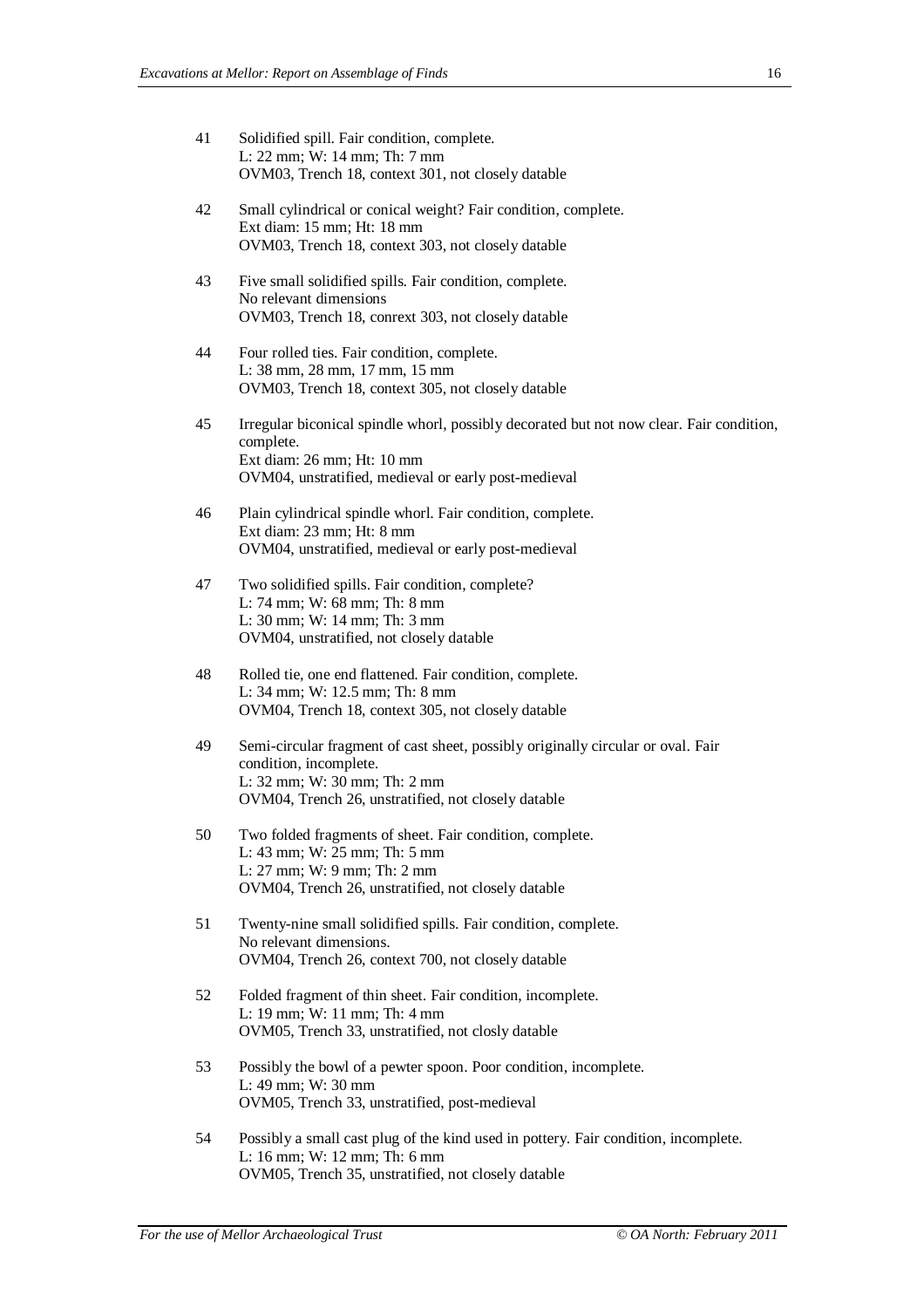|     | 55                                                                                                                                                                                                                                                                                                                                                                                                                                                                                                                                                       | Two similar pistol shots, one retains a casting sprue. Good condition, complete.<br>Diam both: 10 mm<br>OVM06, Trench 43, unstratified, early post-medieval                                                                                                                                      |  |  |  |
|-----|----------------------------------------------------------------------------------------------------------------------------------------------------------------------------------------------------------------------------------------------------------------------------------------------------------------------------------------------------------------------------------------------------------------------------------------------------------------------------------------------------------------------------------------------------------|--------------------------------------------------------------------------------------------------------------------------------------------------------------------------------------------------------------------------------------------------------------------------------------------------|--|--|--|
|     | 56                                                                                                                                                                                                                                                                                                                                                                                                                                                                                                                                                       | Two small solidified spills. Fair condition, complete?<br>L: 25 mm; W: 10 mm; Th: 3.5 mm<br>L: 15 mm; W: 15 mm; Th: 3 mm<br>OVM06, Trench 47, unstratified, not closely datable                                                                                                                  |  |  |  |
|     | 57                                                                                                                                                                                                                                                                                                                                                                                                                                                                                                                                                       | Terminal of the handle of a pewter spoon or fork, with shell-motif. Maker's stamp to<br>rear, where the surface is distinctively rippled, as if hammered. Good condition,<br>incomplete.<br>L: 63mm; W: 17 mm; Th: 1.5 mm<br>OVM07, Trench 70, context 1, late seventeenth or eighteenth century |  |  |  |
|     | 58                                                                                                                                                                                                                                                                                                                                                                                                                                                                                                                                                       | Small plain, bun-shaped cast spindle whorl. Fair condition, complete.<br>Ext diam: 20 mm; Ht: 7.5 mm<br>OVM09, unstratified, medieval or early post-medieval                                                                                                                                     |  |  |  |
|     | 59                                                                                                                                                                                                                                                                                                                                                                                                                                                                                                                                                       | Cylindrical spindle whorl, undecorated. Fair condition, complete.<br>Ext diam: 22 mm; Ht: 10.5 mm<br>OVM09, Trench 70, unstratified, medieval or early post-medieval                                                                                                                             |  |  |  |
|     | 60                                                                                                                                                                                                                                                                                                                                                                                                                                                                                                                                                       | Four small scraps. Poor condition, incomplete.<br>No relevant dimensions.<br>OVM09, Trench 70, context 1, not closely datable                                                                                                                                                                    |  |  |  |
|     | 61                                                                                                                                                                                                                                                                                                                                                                                                                                                                                                                                                       | Three small scraps. Poor condition, incomplete,<br>No relevant dimensions<br>OVM09, Trench 70, context 1, not closely datable                                                                                                                                                                    |  |  |  |
|     | 62                                                                                                                                                                                                                                                                                                                                                                                                                                                                                                                                                       | Small, badly corroded scrap. Condition poor, incomplete.<br>L: 13 mm; W: 11 mm<br>OVM09, Trench 70, context 2, SF 53, not closely datable                                                                                                                                                        |  |  |  |
|     | 63                                                                                                                                                                                                                                                                                                                                                                                                                                                                                                                                                       | One small scrap. Poor condition, incomplete.<br>L: 15.5 mm; W: 10 mm<br>OVM09, Trench 71, unstratified, not closely datable                                                                                                                                                                      |  |  |  |
|     | 64                                                                                                                                                                                                                                                                                                                                                                                                                                                                                                                                                       | Musket or pistol shot. Fair condition, complete.<br>Diam: 14 mm<br>OVM09, Trench 71, context 1, early post-medieval                                                                                                                                                                              |  |  |  |
|     | 65                                                                                                                                                                                                                                                                                                                                                                                                                                                                                                                                                       | Musket or pistol shot. Fair condition, complete.<br>Ext diam: 16 mm<br>OVM09, Trench 71, context 1, early post-medieval                                                                                                                                                                          |  |  |  |
| 5   | <b>THE GLASS BEADS</b>                                                                                                                                                                                                                                                                                                                                                                                                                                                                                                                                   |                                                                                                                                                                                                                                                                                                  |  |  |  |
| 5.1 | Six small glass beads were examined. A relatively poorly made segmented<br>bead (2), in a bubbly turquoise glass with several visible impurities, came<br>from context 304 in Trench 31. Tapering segmented beads such as this<br>example are a common type and were probably current throughout the Roman<br>period, remaining in use well into the post-Roman period at sites such as<br>Yeavering in Northumberland (Guido 1978, 93). Three fragments of a large<br>annular bead in natural greenish glass came from the subsoil in Trench $26 (1)$ . |                                                                                                                                                                                                                                                                                                  |  |  |  |

These are again a long-lived type, appearing in the late Iron Age and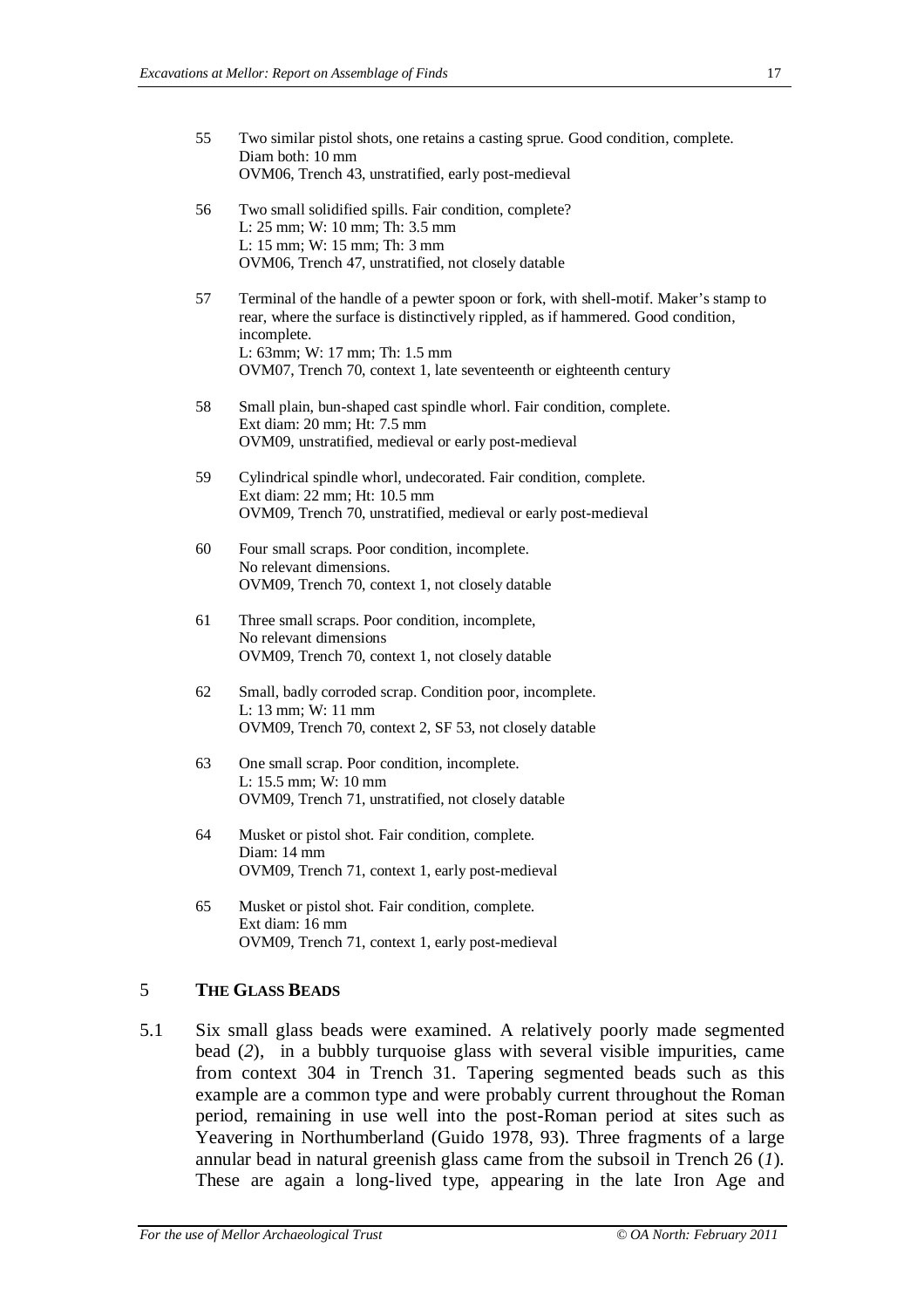continuing well into the post-Roman period (*op cit*, 66), and may well have been made from reused glass on a relatively casual basis (Birley 2006, 26). There are three small globular or cylindrical examples (*4-6*) in opaque turquoise glass. These cannot be dated with any precision, being easy to make and thus a very long-lived type (Guido 1978, 71). A fourth globular example in bright orange-red glass (*3*) is, again, difficult to date, although similar examples have been dated to the late Iron Age (*ibid*), and others are known from Vindolanda (Birley 2006, 32), where they were present throughout the archaeological succession.

#### 5.2 *Catalogue:*

- 1 Three joining fragments of a large annular bead in natural greenish glass, wound. Fair condition, incomplete. Ext diam: *c* 22 mm; Ht: 12.5 mm OVM04, Trench 26, unstratified, SF 122, Romano-British?
- 2 Tapering segmented bead, poor-quality turquoise glass. Good condition, almost complete. Ext diam: 4.5 mm; L: 13 mm OVM04, Trench 31, context 304, SF 128, Romano-British?
- 3 Small globular bead, bright orange-red. Good condition, complete. Ext diam: 4 mm; L: 3.5 mm OVM06, Trench 43, context 151, SF 46, Romano-British?
- 4 Small oblate or barrel-shaped bead, opaque turquoise. Good condition, almost complete. Ext diam: 5 mm; Ht: 6 mm OVM07, Trench 52, context 1, not closely datable
- 5 Small cylindrical bead, opaque blue. Good condition, complete. Ext diam: 3 mm; Ht: 2.5 mm OVM08, Trench 65, context 2, not closely datable
- 6 Small globular bead, opaque turquoise. Good condition, complete. Ext diam: 3.5 mm; Ht: 1.5 mm OVM09, Unspecified trench, context 83, SF 34, not closely datable

#### **6 BIBLIOGRAPHY**

Allason-Jones, L, and Miket, R, 1984 *The catalogue of small finds from South Shields Roman fort*, Soc Antiq Newcastle upon Tyne Monog Ser, **2**, Newcastle upon Tyne

Ashley, S, 2002 *Medieval armorial horse furniture in Norfolk*, East Anglian Archaeol, **101**, Norwich

Birley, B, 2006 Beads, in B Birley and E Greene, *The Roman jewellery from Vindolanda*, Res Rep, NS, **4**, fascicule 5, Greenhead, 9-52